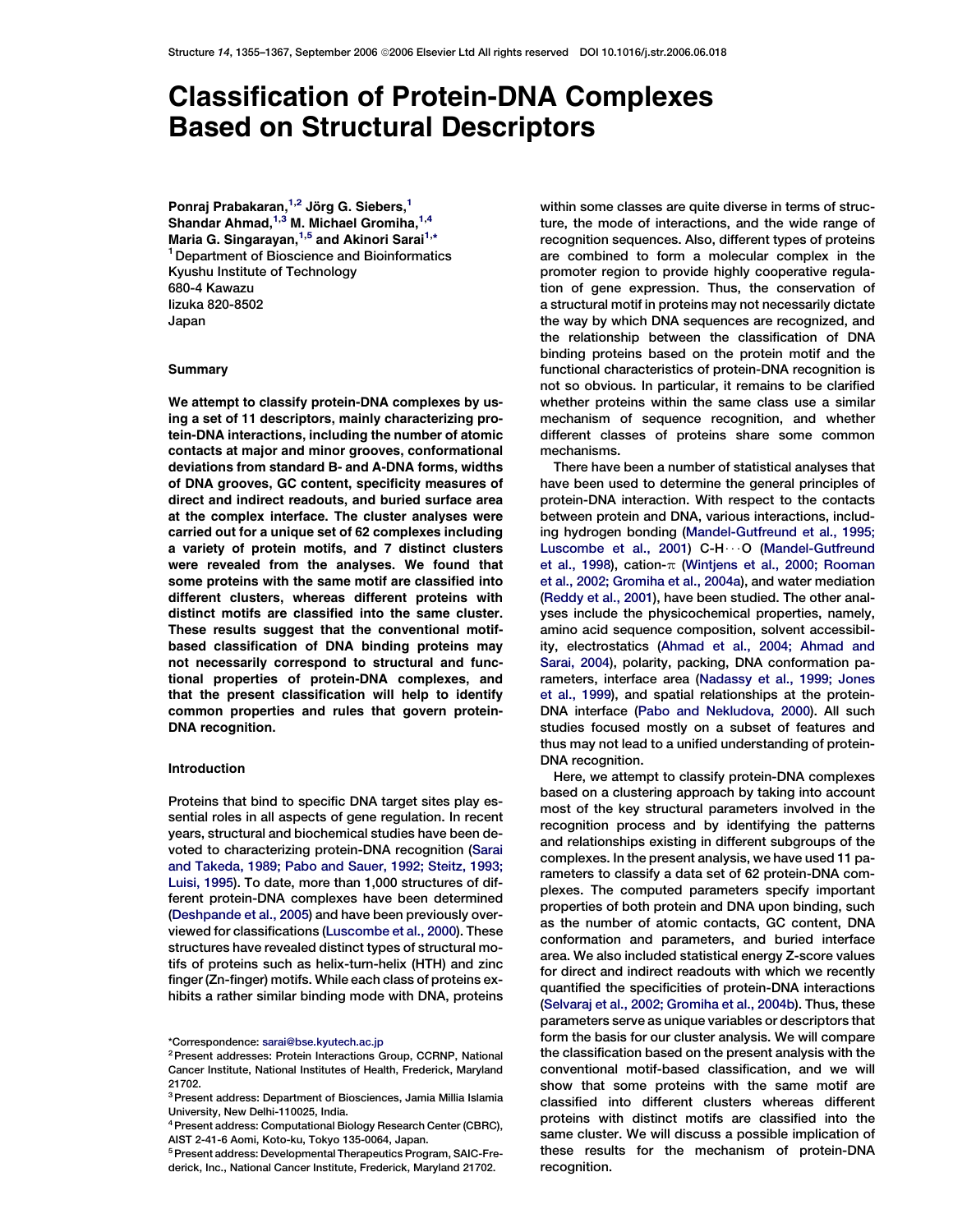



# Results

# Analyzing the Number of Clusters in the Data Set

Figure 1 shows the result of hierarchical clustering for the 62 protein-DNA complexes. The number of clusters in the hierarchical tree was selected as seven after analyzing the fusion coefficients of the clustering tree and the intracluster distances from the k-means models. We carried out a k-means cluster analysis in a recursive manner with  $k = 2-10$ , and we found that  $k > 8$  produced outliers with a single member. The k-mean method takes the input parameter,  $k$ , and partitions the total number of objects into  $k$  clusters so that the intracluster similarity is high and the intercluster similarity is very low. In fact, the k-means algorithm computes the distance between each object in the clusters and the means of all of the clusters. If an object is found to be closer to a cluster other than the one to which it presently belongs, it is reassigned to its closest cluster. In this way, the means of all clusters were calculated and the partitions were successively reassigned until the squared-error variance converged toward a minimum, while the intercluster distance converged toward a maximum. The squared-error criterion is defined as  $E$  =  $\Sigma_{i}$  <sub>= 1,k</sub> $\Sigma_{\bm{p}\in\,\bm{C}i}|\bm{p}-\bm{m}_i|^2,$  where  $E$  is the sum of the square-error term for all objects in the data set,  $p$  is the point in space that represents a given object, and  $m_i$  refers to the mean of cluster  $\boldsymbol{C_i}.$ 

The results of both hierarchical and k-means clustering analyses were used to determine the number of clusters in the data set. For the hierarchical case, a bootstrap validation as implemented in ClustanGraphics5 was carried out after performing the Ward's procedure. Here, the bootstrapping process aims to identify partitions that are farthest from random. The sequences of actual fusion values obtained from the data set were compared with hierarchical clustering sequences obtained by generating random trails of 120 trees up to the 25 cluster level. The significance test with a t-statistic value of 2.57 at a departure from randomness was considered to be significant. The results of the bootstrap validation comparing the fusion coefficients for a data set of protein-DNA complexes with these values for randomized subtrees are given in Figure 2A. The dark-gray area at the bottom of the graph shows the fusion values calculated by using the actual data set that were divided into a different number of clusters (k). The white band shows the range of fusion values obtained from 120 trials of randomizing the data; in this confidence interval, the central line represents the mean of the fusion values for each number of clusters, obtained from the random trials. The width of the white band is one standard deviation about the mean. The gray zones indicate where the fusion values for the given data depart significantly from random. In the present data set of protein-DNA complexes, the significant departure from random occurs within ten clusters only. We also analyzed the number of clusters in the hierarchical tree by using the bestcut procedure (Mojena and Wishart, 1980) as adopted in ClustanGraphics5, which uses significance tests on the fusion values and identifies the number of clusters in the tree. The best-cut procedure suggested a model with 12 clusters and an outlier, integration host factor complex (PDB code: 1IHF), which had a t-statistic value of 2.65 at the 5% significance level. Further, the model could be truncated into nine clusters without an outlier. The procedure was based on the upper tail method, which uses the fusion values as a series and computes the mean and standard deviation, and a t-statistic as the standardized deviation from the mean. It then computes the standard deviation for each fusion value on this distribution, which is assumed to be normal, and selects the first one as ''significant'' if its t-value exceeds the 5% level.

Further, we analyzed the results of the  $k$ -means method obtained by varying the value of  $k$  from 2 to 10. The mean intracluster distance was calculated for each k-means model and plotted in Figure 2B. We found that models with  $k > 8$  resulted in outliers with a single member and that a cluster model with  $k = 7$  has the lowest average intracluster distance among the models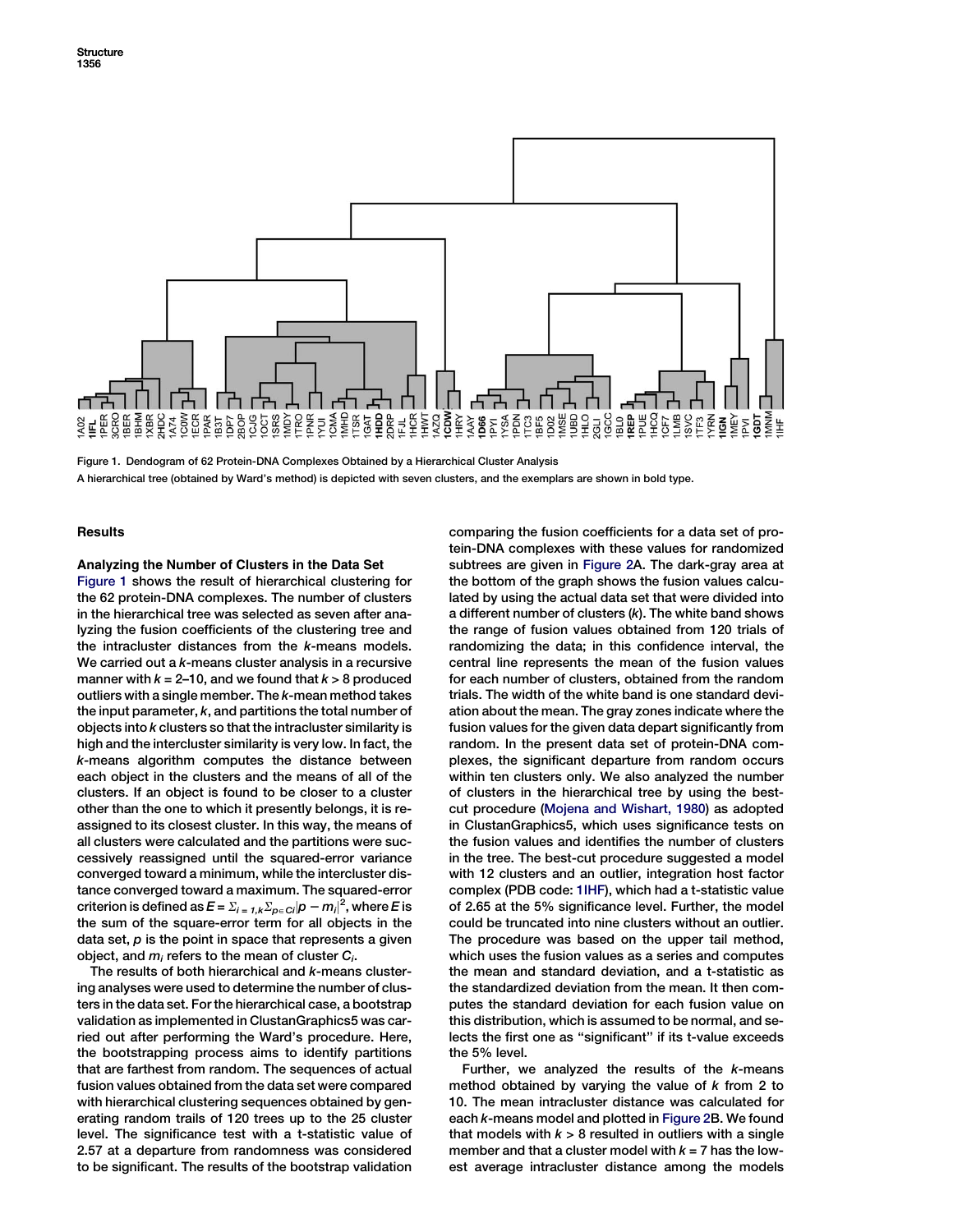



Figure 2. Estimation of the Number of Clusters in the Data Set of Protein-DNA Complexes

(A) Bootstrap validation based on the results of hierarchical cluster analysis. The dark-gray portion shows fusion values obtained from original data as presented, the white band represents the range of fusion values obtained from 120 trials of randomizing the data, and the gray zones indicate where the fusion values for the given data depart significantly from random.

(B) The intracluster distance is the average value of distances measured between cluster centroids and corresponding exemplars for a particular cluster.

with  $k \leq 8$ . Therefore, we assigned the number of clusters (k) as seven for the data set, and the seven cluster members for hierarchical and k-means models are grouped in Table 1. By comparing the cluster members from hierarchical and k-means models, we could observe more than 70% cluster membership conservation across the six clusters. PDB codes in italics represent matching members in the corresponding six clusters: 1, 2, 3, 4, 5, and 7 from the hierarchical method are comparable to 1, 7, 4, 3, 6, and 2, respectively, from the kmeans method (Table 1). Cluster 6 from the hierarchical model and cluster 5 from the k-means model do not have any matching members, as they dispersed with other clusters that have shorter intercluster distances in the k-means model, for example between clusters 3 and 6, 5, and 7 (see Table 4).

# Statistical Validations and Intra- and Intercluster **Distances**

Since we sought to establish a descriptive basis for the classification of protein-DNA complexes and quantitative results by using numerical descriptors, we adhered to the results of k-means clustering for testing statistical validations and interpreting the results. Moreover, there is no provision for a relocation of objects that may have been incorrectly grouped at an early stage of hierarchical clustering. However, the k-means partitioning refines the cluster structure by relocating the members so that each cluster become more compact and its members become tightly situated around the centroid of the cluster. Table 2 shows the list of 62 protein-DNA complexes along with 11 parameters, which are grouped into 7 clusters by using the  $k$ -means analysis. To validate the  $k$ means clustering model with  $k = 7$ , we carried out the  $k$ -means analysis n times with  $n - 1$  cases, where n = 62, excluding one complex from the list at a time, and we calculated the frequency of occurrence of each complex for a particular cluster. This process is referred to as the jackknife procedure and is used to establish the statistical significance. By using the results of jackknife calculations, we quantified the cluster membership for each member in the seven clusters. The conservation of cluster membership (N) and intracluster distance (D) for each protein-DNA complex in the seven clusters are given in Table 3. The intracluster distance is the

| Hierarchical Clustering (Ward's Method) | <b>PDB Codes</b>                                                           |
|-----------------------------------------|----------------------------------------------------------------------------|
| Cluster 1                               | 1A02 1IF1 1PER 3CRO 1BER 1BHM 1XBR 2HDC 1A74 1C0W 1ECR 1PAR                |
| Cluster 2                               | 1B3T 1DP7 2BOP 1CJG 1OCT 1SRS 1MDY 1TRO 1PNR 1YUI 1CMA                     |
|                                         | 1MHD 1TSR 1GAT 1HDD 2DRP 1FJL 1HCR 1HWT                                    |
| Cluster 3                               | <b>1AZQ 1CDW 1HRY</b>                                                      |
| Cluster 4                               | 1AAY 1D66 1PYL1YSA 1PDN 1TC3 1BF5 1D02 1MSE 1UBD 1HLO                      |
|                                         | 2GLI 1GCC                                                                  |
| Cluster 5                               | 1BL0 1REP 1PUE 1HCQ 1CF7 1LMB 1SVC 1TF3 1YRN                               |
| Cluster 6                               | <b>1IGN 1MEY 1PVI</b>                                                      |
| Cluster 7                               | <b>1GDT 1MNM 1IHF</b>                                                      |
| k-Means Clustering                      | <b>PDB Codes</b>                                                           |
| Cluster 1                               | 1A02 1BER 1BHM 1IF1 1PER 1TSR 1XBR 2HDC 3CRO                               |
| Cluster 2                               | 1A74 1C0W 1ECR 1GDT 1IHF 1MNM 1PAR                                         |
| Cluster 3                               | 1AAY 1BF5 1D02 1D66 1GCC 1HLO 1MSE 1PVI 1PYI 1YSA 2DRP 2GLI                |
| Cluster 4                               | <b>1AZO 1CDW 1HRY</b>                                                      |
| Cluster 5                               | 1FJL 1HCR 1HWT 1OCT 1PNR 1SRS                                              |
| Cluster 6                               | 1BL0 1CF7 1HCO 1IGN 1LMB 1MEY 1PUE 1REP 1SVC 1TF3 1UBD 1YRN                |
| Cluster 7                               | 1B3T 1CJG 1CMA 1DP7 1GAT 1HDD 1MDY 1MHD 1PDN 1TC3 1TRO<br><b>1YUI 2BOP</b> |

Table 1. Cluster Memberships for the Seven Clusters Identified by Hierarchical and k-Means Analyses

PDB codes in italics denote 44 conserved members across 6 clusters in the 2 cluster models.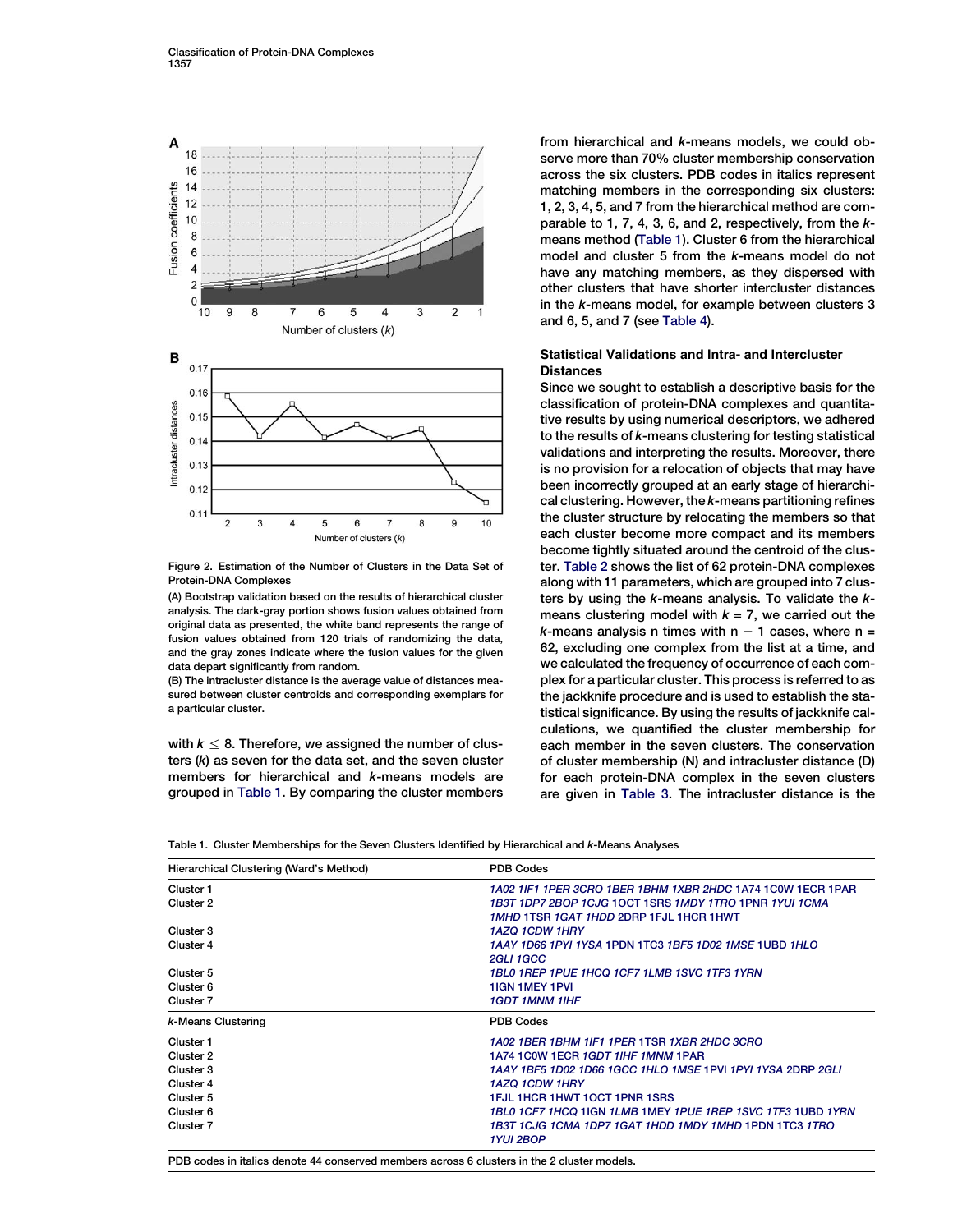|                           | Table 2. The 7 Clusters of Protein-DNA Complexes with Their DNA Binding Motifs and Calculated Values for the 11 Descriptors |                                  |        |          |                         |              |
|---------------------------|-----------------------------------------------------------------------------------------------------------------------------|----------------------------------|--------|----------|-------------------------|--------------|
| PDB Code                  | <b>Protein Name</b>                                                                                                         | Motif                            | E/P    | M-cont   | m-cont                  | TCD          |
| Cluster 1                 |                                                                                                                             |                                  |        |          |                         |              |
| 1A02                      | Fos/Jun/NFAT                                                                                                                | LZ.                              | E      | 24       | $\overline{2}$          | 0.68         |
| 1BER                      | Catabolite gene activator protein                                                                                           | <b>HTH</b>                       | P      | 19       | 0                       | 0.63         |
| 1BHM                      | Endonuclease BamHI                                                                                                          | LSH                              | P      | 25       | 3                       | 1.06         |
| 1 IF1                     | Interferon regulatory factor 1                                                                                              | HTH                              | E      | 16       | 0                       | 0.83         |
| 1PER                      | 434 repressor-OR3                                                                                                           | <b>HTH</b>                       | P      | 24       | 0                       | 0.85         |
| 1TSR                      | p53 tumor suppressor                                                                                                        | LSH                              | E      | 10       | 0                       | 1.16         |
| 1XBR<br>2HDC              | T domain (Brachyury TF)<br><b>HNF-3/fkh TF Genesis</b>                                                                      | <b>B</b> barrel                  | Е<br>E | 4<br>31  | 2<br>8                  | 1.07<br>0.75 |
| 3CRO                      | 434 Cro-OR1                                                                                                                 | Winged helix<br>HTH              | P      | 16       | 0                       | 0.55         |
|                           |                                                                                                                             |                                  |        |          |                         |              |
| Cluster 2                 |                                                                                                                             |                                  |        |          |                         |              |
| 1A74                      | Homing endonuclease I                                                                                                       | $\beta$ ribbon                   | Е      | 25       | 3                       | 0.56         |
| 1C <sub>0</sub> W<br>1ECR | Diphtheria toxin repressor<br>Replication terminator protein                                                                | HLH<br>$\beta$ ribbon            | P<br>P | 35<br>18 | 0<br>9                  | 0.58<br>0.71 |
| 1GDT                      | Recombinase $\gamma\delta$ resolvase                                                                                        | HTH                              | P      | 29       | 17                      | 0.33         |
| 1 IHF                     | Integration host factor                                                                                                     | $\beta$ ribbon                   | P      | 5        | 15                      | 0.35         |
| 1 MNM                     | MATα2/MCM                                                                                                                   | HTH                              | E      | 27       | 20                      | 0.28         |
| 1PAR                      | Arc repressor                                                                                                               | $\beta$ ribbon                   | P      | 48       | 0                       | 0.31         |
| Cluster 3                 |                                                                                                                             |                                  |        |          |                         |              |
| 1AAY                      | Zif268 (three zinc fingers)                                                                                                 | ΖF                               | Е      | 28       | 0                       | 0.29         |
| 1BF5                      | STAT-1                                                                                                                      | $\beta$ hairpin                  | Е      | 10       | 7                       | 0.31         |
| 1D02                      | <b>Endonuclease Munl</b>                                                                                                    | HTH                              | P      | 24       | 0                       | 0.68         |
| 1D66                      | GAL4                                                                                                                        | ΖF                               | E      | 19       | 0                       | 0.46         |
| 1GCC                      | Aterf1-GCC-box binding domain                                                                                               | $\beta$ ribbon                   | P      | 32       | 0                       | 0.79         |
| 1HLO                      | TF Max                                                                                                                      | HTH                              | Е      | 24       | 0                       | 0.21         |
| 1MSE                      | c-Myb                                                                                                                       | HTH                              | E      | 31       | 2                       | 0.48         |
| 1PVI                      | <b>Pvull endonuclease</b>                                                                                                   | $\beta$ hairpin                  | P      | 62       | 1                       | 0.49         |
| 1PYI                      | Pyrimidine pathway regulator 1                                                                                              | ΖF                               | P      | 6        | 0                       | 0.33         |
| 1YSA                      | GCN4                                                                                                                        | LZ                               | E      | 8        | 0                       | 0.21         |
| 2DRP<br>2GLI              | Tramtrack protein<br>Zinc finger protein GLI1                                                                               | ZF<br>ZF                         | E<br>E | 19<br>33 | 0<br>0                  | 0.38<br>0.27 |
|                           |                                                                                                                             |                                  |        |          |                         |              |
| Cluster 4                 |                                                                                                                             |                                  |        |          |                         |              |
| 1AZQ                      | Hyperthermophile Sac7d<br>Human TBP core domain                                                                             | $\beta$ barrel                   | А      | 0<br>0   | 4                       | 0.74         |
| 1CDW<br>1HRY              | Human SRY                                                                                                                   | $\beta$ ribbon<br><b>HMG</b> box | Е<br>E | 18       | 15<br>19                | 0.81<br>0.45 |
|                           |                                                                                                                             |                                  |        |          |                         |              |
| Cluster 5                 |                                                                                                                             |                                  |        |          |                         |              |
| 1FJL                      | Paired homeodomain                                                                                                          | <b>HTH</b>                       | E      | 10       | 25                      | 0.47         |
| 1HCR                      | Hin recombinase<br>HAP1                                                                                                     | HTH<br>ZF                        | P<br>P | 11<br>42 | 12                      | 0.51         |
| 1HWT<br>10CT              | Oct-1 POU domain                                                                                                            | HTH                              | E      | 11       | 26<br>6                 | 0.48<br>0.36 |
| 1PNR                      | Purine repressor                                                                                                            | HTH                              | P      | 28       | 14                      | 0.55         |
| 1SRS                      | Serum response factor core                                                                                                  | Coiled coil                      | Е      | 3        | 11                      | 0.31         |
| Cluster 6                 |                                                                                                                             |                                  |        |          |                         |              |
| 1BL <sub>0</sub>          | MarA                                                                                                                        | <b>HTH</b>                       | P      | 15       | 0                       | 0.68         |
| 1CF7                      | Transcription factor E2F-4                                                                                                  | Winged helix                     | E      | 15       | $\overline{\mathbf{c}}$ | 0.64         |
| 1HCQ                      | Estrogen receptor                                                                                                           | ΖF                               | E      | 37       | 0                       | 0.83         |
| 1IGN                      | Rap1                                                                                                                        | HTH                              | E      | 68       | 12                      | 0.42         |
| 1LMB                      | lambda repressor                                                                                                            | HTH                              | P      | 35       | 0                       | 0.65         |
| 1MEY                      | Consensus zinc finger protein                                                                                               | ZF                               | na     | 73       | 0                       | 0.32         |
| 1PUE                      | PU.1 ETS domain                                                                                                             | HTH                              | Е      | 23       | 0                       | 0.87         |
| 1REP                      | Replication initiation protein                                                                                              | HTH                              | P      | 21       | 3                       | 0.74         |
| 1SVC                      | Transcription factor NF-KB                                                                                                  | $\beta$ barrel                   | E      | 38       | 0                       | 0.61         |
| 1TF3                      | <b>Transcription factor IIIA</b>                                                                                            | ZF                               | E      | 31       | 0                       | 0.31         |
| 1UBD                      | Human YYI                                                                                                                   | ZF                               | E.     | 35       | 0                       | 0.23         |
| 1YRN                      | $MATa1/\alpha2$                                                                                                             | HTH                              | E.     | 19       | 9                       | 0.74         |
| Cluster 7                 |                                                                                                                             |                                  |        |          |                         |              |
| 1B3T<br>1CJG              | Nuclear protein EBNA1<br>lac repressor                                                                                      | $\beta$ helix<br><b>HTH</b>      | E<br>P | 11<br>3  | 7<br>6                  | 0.84<br>0.61 |
| 1CMA                      | Met repressor-operator                                                                                                      | $\beta$ ribbon                   | P      | 8        | 0                       | 0.67         |
| 1DP7                      | MHC class II TF hRFX1                                                                                                       | Winged helix                     | E      | 20       | 6                       | 1.06         |
| 1GAT                      | GATA-1                                                                                                                      | ZF                               | E      | 15       | 2                       | 0.57         |
| 1HDD                      | <b>Engrailed homeodomain</b>                                                                                                | <b>HTH</b>                       | E      | 7        | 3                       | 0.63         |
| 1MDY                      | MyoD bHLH domain                                                                                                            | <b>HTH</b>                       | E      | 22       | 0                       | 0.23         |
| 1MHD                      | Smad3                                                                                                                       | $\beta$ hairpin                  | E      | 20       | 0                       | 0.76         |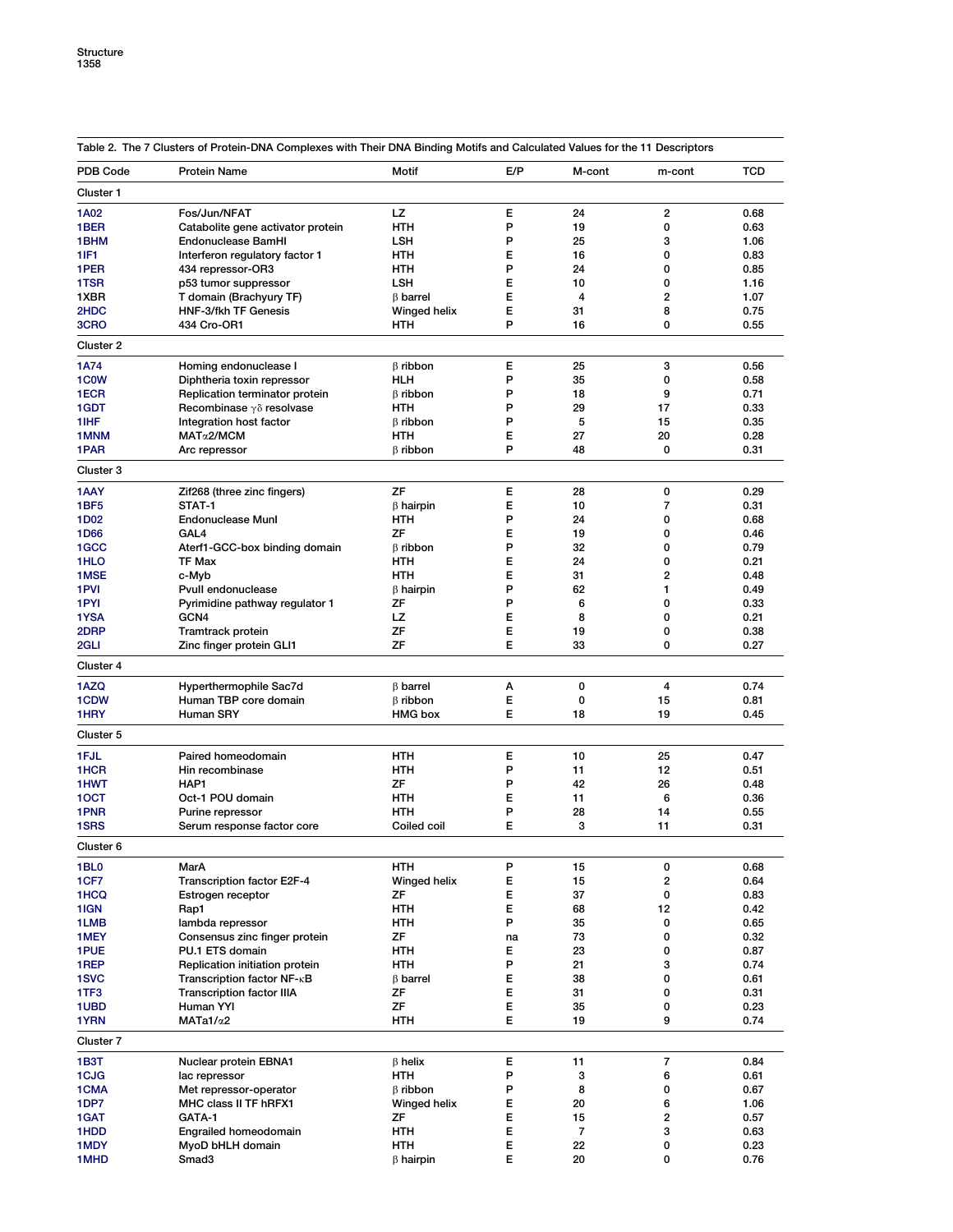|                   | Table 2. Extended |              |                |                |                    |                    |              |  |  |  |  |
|-------------------|-------------------|--------------|----------------|----------------|--------------------|--------------------|--------------|--|--|--|--|
| $Rmsd_{cont} - B$ | $Rmsd_{cont}$ -A  |              | Mgw            | GC%            | PD-Z               | DNA-Z              | ∆ASA         |  |  |  |  |
|                   |                   | mgw          |                |                |                    |                    |              |  |  |  |  |
|                   |                   |              |                |                |                    |                    |              |  |  |  |  |
| 2.62              | 5.96              | 5.38         | 11.28          | 27.77          | $-3.36$            | $-1.83$            | 4229         |  |  |  |  |
| 6.76              | 7.13              | 3.91         | 11.21          | 40.00          | $-1.95$            | $-0.81$            | 2803         |  |  |  |  |
| 2.46              | 5.47              | 6.00         | 14.13          | 40.00          | $-2.88$            | $-1.25$            | 4104         |  |  |  |  |
| 2.92<br>3.29      | 6.39<br>6.80      | 5.30<br>5.58 | 12.26<br>11.85 | 38.46<br>26.31 | $-1.06$<br>$-2.45$ | $-1.67$<br>$-1.10$ | 4241<br>2835 |  |  |  |  |
| 2.74              | 5.00              | 6.42         | 11.31          | 40.00          | $-1.42$            | $-1.15$            | 2109         |  |  |  |  |
| 4.52              | 5.66              | 6.83         | 11.79          | 21.05          | $-2.04$            | $-2.37$            | 4274         |  |  |  |  |
| 1.68              | 7.40              | 3.65         | 13.73          | 23.52          | $-0.27$            | $-0.55$            | 2884         |  |  |  |  |
| 2.99              | 6.54              | 5.55         | 11.71          | 26.31          | $-2.04$            | 0.26               | 2944         |  |  |  |  |
|                   |                   |              |                |                |                    |                    |              |  |  |  |  |
| 6.30              | 6.92              | 7.58         | 13.97          | 40.00          | $-1.57$            | 0.74               | 4339         |  |  |  |  |
| 5.73              | 6.22              | 8.21         | 12.27          | 38.09          | $-0.51$            | $-1.50$            | 5226         |  |  |  |  |
| 4.91              | 6.13              | 7.95         | 12.65          | 28.57          | $-1.06$            | $-1.09$            | 5122         |  |  |  |  |
| 8.45              | 7.85              | 7.16         | 11.51          | 34.28          | $-1.98$            | $-1.72$            | 5671         |  |  |  |  |
| 16.12             | 11.78             | 8.46         | 10.12          | 38.23          | $-1.19$            | $-2.26$            | 4911         |  |  |  |  |
| 5.92              | 8.10              | 6.14         | 11.36          | 32.00          | $-4.38$            | $-2.96$            | 6605         |  |  |  |  |
| 5.23              | 7.71              | 7.12         | 12.78          | 33.33          | 0.59               | $-1.66$            | 4193         |  |  |  |  |
|                   |                   |              |                |                |                    |                    |              |  |  |  |  |
| 2.06              | 3.53              | 7.80         | 11.29          | 80.00          | $-2.96$            | $-1.11$            | 2763         |  |  |  |  |
| 1.57              | 5.90              | 5.55         | 12.32          | 47.05          | $-0.27$            | $-0.44$            | 2076         |  |  |  |  |
| 1.99              | 5.89              | 7.43         | 12.54          | 60.00          | 1.08               | $-0.13$            | 2863         |  |  |  |  |
| 2.38              | 5.20              | 6.62         | 11.43          | 73.68          | $-1.76$            | $-1.71$            | 2539         |  |  |  |  |
| 1.63              | 4.25              | 6.08         | 11.55          | 72.72          | $-0.76$            | 1.33               | 1605         |  |  |  |  |
| 2.02              | 3.05              | 8.43         | 10.93          | 63.63          | 0.10               | $-1.64$            | 2545         |  |  |  |  |
| 2.57              | 4.89              | 5.62         | 12.84          | 45.45          | $-0.36$            | $-2.00$            | 2804         |  |  |  |  |
| 3.56              | 4.76              | 8.88         | 15.11          | 66.66          | 1.94               | 0.08               | 4365         |  |  |  |  |
| 1.48              | 5.03              | 5.74         | 11.74          | 57.14          | $-2.85$            | $-0.65$            | 1923         |  |  |  |  |
| 1.50              | 3.71              | 5.94         | 11.47          | 63.63          | $-3.04$            | $-2.10$            | 2283         |  |  |  |  |
| 1.68              | 3.17              | 6.52         | 11.95          | 38.88          | $-1.36$            | $-2.28$            | 1738         |  |  |  |  |
| 4.38              | 4.19              | 7.37         | 11.91          | 60.00          | $-0.45$            | 0.13               | 3241         |  |  |  |  |
|                   |                   |              |                |                |                    |                    |              |  |  |  |  |
| 4.51              | 2.22              | 11.61        | 14.08          | 25.00          | $-0.90$            | $-0.64$            | 1574         |  |  |  |  |
| 5.60              | 3.12              | 10.56        | 10.91          | 43.75          | $-2.24$            | $-0.61$            | 2976         |  |  |  |  |
| 4.48              | 2.05              | 12.98        | 10.56          | 50.00          | -0.16              | $-0.85$            | 2076         |  |  |  |  |
|                   |                   |              |                |                |                    |                    |              |  |  |  |  |
| 3.26              | 4.97              | 6.03         | 11.25          | 23.07          | $-2.70$            | $-1.02$            | 3513         |  |  |  |  |
| 1.30              | 4.98              | 6.10         | 11.05          | 23.07          | $-1.76$            | 0.42               | 2833         |  |  |  |  |
| 2.77              | 6.97              | 5.46         | 10.59          | 45.00          | $-3.23$            | $-2.57$            | 2603         |  |  |  |  |
| 2.31              | 7.85              | 6.01         | 12.00          | 35.71          | $-1.58$            | $-2.14$            | 3238         |  |  |  |  |
| 4.66              | 7.06              | 8.25         | 10.47          | 37.50          | $-0.08$            | 0.69               | 3665         |  |  |  |  |
| 3.32              | 7.40              | 6.19         | 11.12          | 44.44          | $-3.04$            | $-2.37$            | 4036         |  |  |  |  |
|                   |                   |              |                |                |                    |                    |              |  |  |  |  |
| 5.05              | 6.12              | 5.56         | 11.96          | 45.45          | $-2.66$            | $-2.49$            | 2443         |  |  |  |  |
| 1.87              | 7.15              | 5.55         | 12.67          | 46.66          | $-3.22$            | $-3.69$            | 2718         |  |  |  |  |
| 1.78              | 6.97              | 6.39         | 10.76          | 58.82          | $-1.71$            | $-2.48$            | 2553         |  |  |  |  |
| 3.04              | 7.13              | 6.20         | 13.01          | 66.66          | $-0.83$            | $-2.20$            | 4298         |  |  |  |  |
| 2.67              | 7.42              | 7.13         | 11.87          | 47.36          | $-2.90$            | $-4.34$            | 2978         |  |  |  |  |
| 2.71              | 4.97              | 6.62         | 12.88          | 50.00          | $-3.61$            | $-2.22$            | 2556         |  |  |  |  |
| 4.30              | 5.52              | 6.16         | 13.00          | 53.33          | $-1.13$            | $-2.72$            | 2057         |  |  |  |  |
| 3.80              | 6.36              | 6.83         | 11.77          | 52.38          | $-1.96$            | $-3.15$            | 2707         |  |  |  |  |
| 1.91              | 4.71              | 4.30         | 11.40          | 72.72          | $-2.56$            | $-2.19$            | 4118         |  |  |  |  |
| 3.66              | 5.67              | 5.52         | 11.45          | 60.00          | $-3.20$            | $-2.32$            | 3252         |  |  |  |  |
| 2.08              | 6.07              | 5.09         | 12.43          | 50.00          | -1.26              | $-2.12$            | 2863         |  |  |  |  |
| 1.85              | 4.60              | 5.93         | 11.48          | 47.05          | $-5.92$            | $-2.87$            | 3427         |  |  |  |  |
|                   |                   |              |                |                |                    |                    |              |  |  |  |  |
| 4.19<br>4.58      | 5.59<br>6.67      | 7.87<br>7.65 | 9.61<br>11.57  | 55.55<br>45.45 | $-1.44$<br>$-1.13$ | $-2.10$<br>$-1.44$ | 5386<br>3400 |  |  |  |  |
| 3.53              | 5.63              | 7.65         | 10.43          | 44.44          | $-0.21$            | $-1.57$            | 1769         |  |  |  |  |
| 2.86              | 5.49              | 7.98         | 10.27          | 50.00          | $-0.76$            | $-0.73$            | 3512         |  |  |  |  |
| 1.75              | 4.47              | 7.91         | 11.75          | 25.00          | $-0.41$            | $-2.49$            | 1985         |  |  |  |  |
| 3.05              | 4.64              | 6.99         | 11.63          | 30.00          | $-1.07$            | $-3.69$            | 2759         |  |  |  |  |
| 2.54              | 5.70              | 8.06         | 10.07          | 42.85          | $-0.65$            | $-2.48$            | 2676         |  |  |  |  |
| 2.01              | 4.82              | 6.78         | 10.88          | 38.46          | $-1.86$            | $-2.20$            | 1933         |  |  |  |  |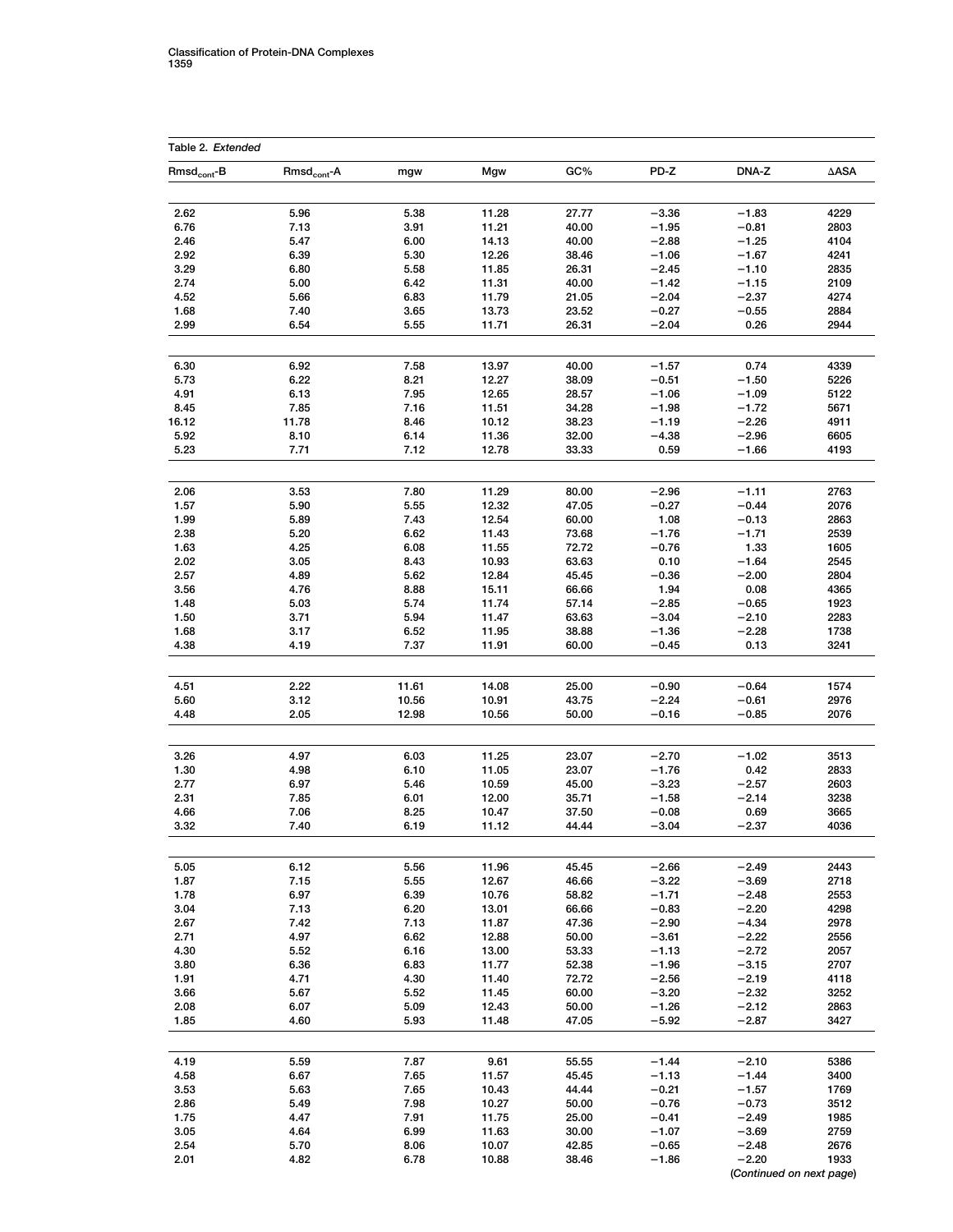|                  | Table 2. Continued          |                 |     |        |        |      |  |  |  |  |  |
|------------------|-----------------------------|-----------------|-----|--------|--------|------|--|--|--|--|--|
| PDB Code         | <b>Protein Name</b>         | Motif           | E/P | M-cont | m-cont | TCD  |  |  |  |  |  |
| 1PDN             | Paired domain (prd)         | <b>HTH</b>      |     |        |        | 0.27 |  |  |  |  |  |
| 1TC <sub>3</sub> | Transposase                 | <b>HTH</b>      | Е   | 17     |        | 0.61 |  |  |  |  |  |
| 1TRO             | Trp repressor               | <b>HTH</b>      | D   | 19     |        | 0.25 |  |  |  |  |  |
| 1YUI             | GAGA-factor                 | ZF              | D   | 23     | 5      | 0.31 |  |  |  |  |  |
| 2BOP             | Bovine papilloma virus-1 E2 | <b>B</b> barrel |     | 20     |        | 1.12 |  |  |  |  |  |

Abbreviations for motifs: HTH, helix-turn-helix; ZF, zinc finger; HLH, helix-loop-helix; HMG, high-mobility group; LSH, loop-sheet-helix; LZ, leucine zipper. Abbreviations for organisms: E, eukaryote; P, prokaryote. Abbreviations for descriptors: M-cont, number of major groove contacts; m-cont, number of minor groove contacts; TCD, total contact distance; Rmsd<sub>cont</sub>-B, rms deviation from B-DNA (Å); Rmsd<sub>cont</sub>-A, rms deviation from A-DNA (Å); mgw, minor groove width (Å); Mgw, major groove width (Å); GC%, GC content in percent; PD-Z, energy Z-score value for direct interaction; DNA-Z, energy Z-score value for indirect interaction;  $\Delta$ ASA, interface surface area (Å<sup>2</sup>) of a protein-DNA complex (see Experimental Procedures for the details about each descriptor).

geometric distance between each cluster member and the corresponding cluster's centroid, which is a measure of the tightness of the clusters. The exemplar is one that has the maximum or total conservation ( $N_{\text{max}}$  = 62) and is closest to the corresponding cluster's center. The average conservation of cluster membership (AVER) ranges from 65% to 98%, which can be calculated as (AVER/ N<sub>max</sub>\*100). Using the results of jackknife calculations, a  $62 \times 62$  conservation proximity matrix is derived and displayed by using ClustanGraphics5 as depicted in Figure 3. The proximity matrix diagram illustrates the conservation of cluster members; some of the members within a cluster are much more highly conserved than the rest of the cluster members, which are shown in dark blue. The less conserved complexes are denoted by the proximity matrix representation in light blue. The red color denotes the members of protein-DNA complexes that share cluster membership to more than one cluster. The intercluster distances range from 0.519 to 2.785, as shown in Table 4, while the average intracluster distances range from 0.086 to 0.485 (Table 3). These numeric values suggest that complexes in the same group are tightly clustered and that those between different clusters are separated.

# Cluster Profiles Reveal Common Structural/Functional Properties

The cluster profiles obtained from the k-means analysis reflect the way in which the descriptors are distributed across the seven clusters (Table 5). Each number shown in Table 5 is the average value of the pertinent descriptor for the corresponding cluster along with the standard deviation value (STDEV). The bold-faced numbers show the maximum and minimum values for the 11 descriptors among the 7 clusters. Most of the profile values of the descriptors have several multiples of their STDEV values. The higher STDEV value might indicate a smaller subset with unusual values for the descriptor. A closer examination of cluster profiles reveals the roles of various parameters in different clusters and their interplay in cluster formation and function. In the following sections, we describe in detail each cluster profile and its role in protein-DNA interactions.

# Cluster 1

There are nine members in the cluster. Five of these, including four transcription factors Fos/Jun/NFAT (1A02), interferon regulatory factor IRF-1 (1IF1), Brachyury T domain (1XBR), HNF-3/fkh transcription factor Genesis (2HDC), and a transcriptional activator Catabolite Acti-

vator Protein, CAP (1BER), are involved in transcriptional function. These five transcription-related proteins have a variety of DNA binding motifs, including HTH, leucine zipper (LZ), winged  $\alpha$  helix, and  $\beta$  barrel (Table 2), which generally bind to the major groove of DNA (Muller, 2001). The other 4 members include 434 repressor-OR3 (1PER), 434 Cro-OR1 (3CRO), endonuclease BamHI (1BHM), and p53 tumor suppressor (1TSR). 434 repressor and 434 Cro, which share the HTH motif, are found to be topologically related by DALI procedure (Holm and Sander, 1993). Endonuclease BamHI and p53 both have a common core motif consisting of a central  $\beta$  sheet with  $\alpha$  helices on both sides (LSH). The cluster profile (Table 5) shows that the cluster has the largest average value of the major groove (12.14 Å) as well as the smallest average value of the minor groove (5.4 Å), compared with the corresponding average values of 11.69 and 6.9 Å for the 62 complexes. The average numbers of major and minor groove contacts are 18.8 and 1.7, respectively. These indicate larger major groove recognition via DNA binding motifs than minor groove, where the least numbers of contacts are made. The cluster is also characterized by the lowest average value of GC content (31.5%), which represents the AT-rich segment of DNA targets. Accordingly, the minor groove contacts in the AT-rich region of the binding site appear in the p53 (Cho et al., 1994), 434 repressor, and IRF-1 complexes (Escalante et al., 1998). The other dominant parameter profiling the cluster is TCD, with the highest average value, 0.84. The energy Z-score values of direct and indirect interactions are  $-1.94$  and  $-1.16$ , respectively, which may imply prominent direct readouts in protein-DNA recognition.

# Cluster 2

The cluster has seven members and includes homing endonuclease I-PpoI (1A74); diphtheria toxin repressor, DtxR (1C0W); replication terminator protein, Tus (1ECR); recombinase  $\gamma\delta$  resolvase (1GDT); integration host factor, IHF (1IHF); ternary complex containing homeodomain repressor protein  $MAT<sub>α</sub>2$  and the MADS-box transcription factor MCM1 (1MNM); and Arc repressor (1PAR). The main feature of the complexes in this group is the high conformational deformation of bound DNA molecules, which are indicated by the highest average  $\mathsf{rmsd}_\mathsf{cont}\text{-}\mathsf{B}$  and  $\mathsf{rmsd}_\mathsf{cont}\text{-}\mathsf{A}$  values, 7.52 Å and 7.82 Å, respectively, suggesting neither B form nor A form DNA conformation. The deformation is exhibited through an overall bending of 20°-60° observed in the DNA helical axis in these complexes (Dickerson, 1998); however,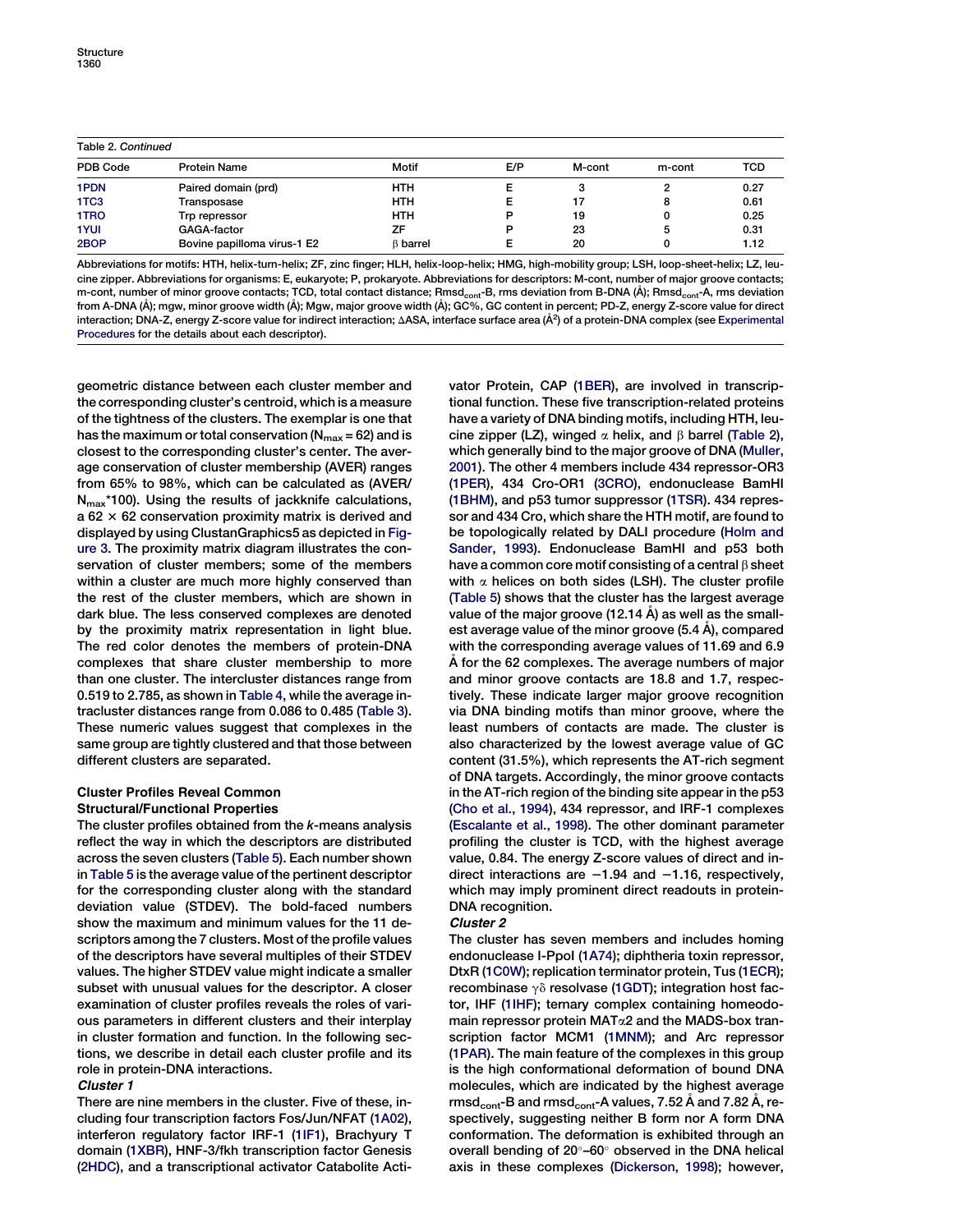| Table 2. Extended |                  |      |       |       |         |         |                 |  |  |  |  |
|-------------------|------------------|------|-------|-------|---------|---------|-----------------|--|--|--|--|
| $Rmsd_{cont} - B$ | $Rmsd_{cont}$ -A | mgw  | Maw   | GC%   | PD-Z    | DNA-Z   | $\triangle$ ASA |  |  |  |  |
| 2.53              | 5.17             | 7.94 | 11.14 | 61.53 | $-2.00$ | $-4.34$ | 2592            |  |  |  |  |
| 2.34              | 5.39             | 8.58 | 11.79 | 57.89 | $-1.66$ | $-2.22$ | 1957            |  |  |  |  |
| 3.79              | 6.33             | 6.89 | 10.63 | 33.33 | $-1.28$ | $-2.72$ | 3162            |  |  |  |  |
| 3.53              | 8.10             | 9.15 | 10.25 | 33.33 | 1.27    | $-3.15$ | 2326            |  |  |  |  |
| 3.64              | 6.05             | 6.96 | 9.63  | 75.00 | $-0.85$ | $-2.19$ | 2974            |  |  |  |  |

an extreme change is seen for IHF, where DNA executes a U-turn (>160 ) as it wraps around the protein (Rice et al., 1996). The cluster has the largest average protein-DNA interface area, ∆ASA, (5153 Å<sup>2</sup>). So, the larger conformational changes constrain DNA afar from both the B and A forms and cause the formation of a huge protein-DNA interface area. The average energy Z-score value for the direct readout is  $-1.44$ , while that value for indirect readout is  $-1.49$ . These values imply a role for both the direct readout and the indirect conformational effects of DNA in protein-DNA recognition. This is supported by the significant number of specific contacts at the major and minor grooves, M-cont and m-cont, of 26.7 and 9.1, respectively. There is a predominant mode of  $\beta$  ribbon-DNA interactions in the complexes of I-PpoI, Tus, IHF, and Arc repressor. The HTH-DNA interactions occur at the major groove in the complexes of DtxR,  $\gamma\delta$  resolvase, and MAT $\alpha$ 2. The lower average GC content value of 34.9% indicates a TA richness of the DNA binding sequence. Particularly, the AT binding site preference is implicated for endonuclease activity of I-PpoI (Flick et al., 1998) and DtxR-specific operator (Pohl et al., 1999). Most of the group members show slightly widened major and minor grooves, and the calculated average widths of major and minor grooves are 12.09 and 7.52 Å, respectively, for this cluster  $(11.69$  and 6.9 A are the average values for the 62 complexes in the data set).

# Cluster 3

Of the 12 members in the cluster, 5 of them are classical Zn-fingers—Zif268 (1AAY), Gal4 (1D66), pyrimidine pathway regulator 1 (1PYI), tramtrack protein (2DRP), and five-finger Gli (2GLI). The other seven complexes are STAT-1 (1BF5), MunI restriction endonuclease (1D02), GCC-box binding protein (1GCC), max (1HLO), c-Myb (1MSE), PvuII endonuclease (1PVI), and basic leucine zipper GCN4 (1YSA). The cluster is uniquely classified by the highest GC content, 60.7%, and a considerably widened major groove width of 12.09 Å. High prevalence of the  $G \cdot C$  sequence in these complexes may favor retaining the B-DNA conformation and is reflected by the lowest average rmsd $_{\rm cont}$ -B value, 2.24 Å, among the seven clusters. We find that the common properties of such a widened major groove, GC-rich site and B-DNA-like conformation, clearly group all of the Zn-fingers and the related complexes into this cluster. The finding that Zn-fingers and other complexes, such as the leucine zipper in the cluster, share the B-DNA conformation, containing a widened major groove, is reminiscent of an earlier study on the Zn-finger-DNA and some protein-DNA complexes that revealed the Beg-DNA structures (''eg'' stands for enlarged groove) (Nekludova and Pabo, 1994). The present cluster also has a relatively high number of major groove contacts (M-cont of 24.7) and the lowest number of minor groove contacts (m-cont of 0.8). The other characteristic parameter is TCD, with the lowest average value (0.41). The average interface area,  $\triangle$ ASA of 2562  $\AA$ <sup>2</sup>, is also smaller for the cluster. The average energy Z-score values for the direct and indirect readouts in the cluster are  $-0.89$  and  $-0.88$ , respectively.

#### Cluster 4

This smallest cluster has only three members: Sac7d (1AZQ), TATA-box binding protein (1CDW), and hSRY-HMG (1HRY). The cluster has the largest average minor groove width, 11.7 Å, which is almost the width of the  $m$ ajor groove (11.8 Å), and it concomitantly has the lowest rmsd<sub>cont</sub>-A value, 2.5 Å, among the seven clusters. These indicate a close A form DNA conformation for the complexes. The high number of minor groove contacts, 12.7, and the fewest average major groove contacts, 6.0, in the cluster strongly group these proteins into minor groove binders (Bewley et al., 1998). It is worth noting that members of the present cluster have the lowest average protein-DNA interface area,  $\Delta$ ASA (2209 Å $^2$ ), whereas the other minor groove binding proteins in cluster 2, such as IHF and  $\gamma\delta$  resolvase, have a larger average  $\triangle$ ASA value of >5500  $\AA$ <sup>2</sup>.

### Cluster 5

There are six cluster members that are related to homeodomain proteins. The members are paired (PaX) class homeodomain (1FJL); Hin recombinase (1HCR); fungal transcription factor HAP1 heme activator protein (1HWT); Oct-1 POU (1OCT); purine repressor, PurR (1PNR); and human serum response factor, which is a transcription factor belonging to the MADS domain protein family (1SRS). Topology analysis of proteins in the data set as performed by DALI (Holm and Sander, 1993) reveals the structural similarities between the paired class cooperative homeodomain and the POU domain. The overall structure of Hin recombinase resembles both a prototypical bacterial HTH and the eukaryotic homeodomain, and, in many respects, it is an intermediate between these two DNA binding motifs (Feng et al., 1994). Interestingly, HAP1 has a binuclear zinc cluster domain with a sequence of Arg-Lys-Arg-N-Arg in the N-terminal arm that shows homology to the N-terminal arms of homeodomain proteins interacting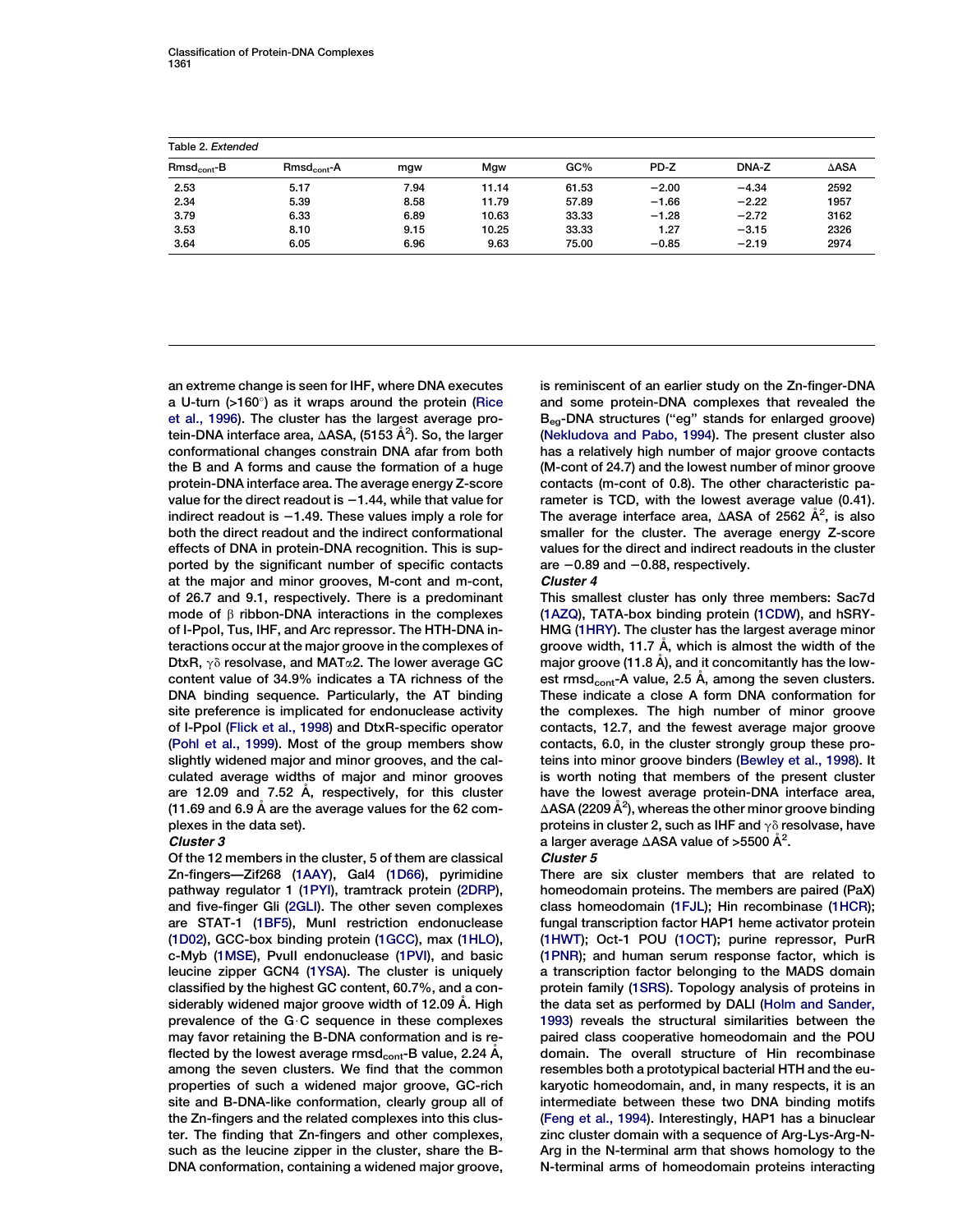| of Cluster Members for the k-Means Model |              |                |
|------------------------------------------|--------------|----------------|
| PDB                                      | Ν            | D              |
| Cluster 1                                |              |                |
| 1A02                                     | 57           | 0.168          |
| 1BER                                     | 59           | 0.219          |
| 1BHM                                     | 54           | 0.223          |
| 1 I F 1                                  | 55           | 0.116          |
| 1PER                                     | 62           | 0.086          |
| 1TSR<br>1XBR                             | 40           | 0.213          |
| 2HDC                                     | 51<br>56     | 0.213<br>0.262 |
| 3CRO                                     | 54           | 0.173          |
| AVER                                     | 54.2         | 0.186          |
| STDEV                                    | 6.2          | 0.056          |
| Cluster 2                                |              |                |
| 1A74                                     | 28           | 0.278          |
| <b>1COW</b>                              | 28           | 0.200          |
| 1ECR                                     | 28           | 0.197          |
| 1GDT                                     | 62           | 0.146          |
| 1 IHF                                    | 60           | 0.485          |
| 1MNM<br>1PNR                             | 56<br>28     | 0.328<br>0.269 |
| AVER                                     | 41.4         | 0.272          |
| STDEV                                    | 16.8         | 0.112          |
| Cluster 3                                |              |                |
| 1AAY                                     | 53           | 0.215          |
| 1BF5                                     | 40           | 0.202          |
| 1D02                                     | 25           | 0.202          |
| 1D66                                     | 62           | 0.144          |
| 1GCC<br>1HLO                             | 44<br>50     | 0.267<br>0.194 |
| 1MSE                                     | 24           | 0.175          |
| 1PVI                                     | 21           | 0.443          |
| 1PYI                                     | 47           | 0.202          |
| 1YSA                                     | 49           | 0.234          |
| 2DRP                                     | 42           | 0.212          |
| 2GLI                                     | 30           | 0.159          |
| AVER                                     | 40.6         | 0.221          |
| STDEV                                    | 12.9         | 0.077          |
| Cluster 4                                |              |                |
| 1AZQ                                     | 60           | 0.248          |
| 1CDW<br>1HRY                             | 62<br>60     | 0.168<br>0.210 |
| AVER                                     | 60.7         | 0.209          |
| STDEV                                    | 1.2          | 0.040          |
| Cluster 5                                |              |                |
| 1FJL                                     | 62           | 0.186          |
| 1HCR                                     | 52           | 0.203          |
| 1HWT                                     | 56           | 0.272          |
| 10CT                                     | 31           | 0.200          |
| 1PNR                                     | 43           | 0.260          |
| 1SRS                                     | 60           | 0.195          |
| AVER<br>STDEV                            | 50.7<br>11.8 | 0.219<br>0.037 |
| Cluster 6                                |              |                |
| 1BL0                                     | 53           | 0.171          |
| 1CF7                                     | 59           | 0.182          |
| 1HCQ                                     | 57           | 0.179          |
| 1IGN                                     | 36           | 0.327          |
| 1LMB                                     | 57           | 0.178          |
| 1MEY                                     | 56           | 0.291          |
| 1PUE                                     | 54           | 0.206          |
| 1REP                                     | 62<br>56     | 0.134          |
| 1SVC<br>1TF3                             | 56           | 0.210<br>0.144 |
| 1UBD                                     | 52           | 0.181          |

Table 3. The Calculated Conservation and Intracluster Distances

| Table 3. Continued |      |       |
|--------------------|------|-------|
| <b>PDB</b>         | N    | D     |
| 1YRN               | 51   | 0.290 |
| <b>AVER</b>        | 54.1 | 0.208 |
| <b>STDEV</b>       | 6.4  | 0.062 |
| Cluster 7          |      |       |
| 1B3T               | 20   | 0.271 |
| 1CJG               | 34   | 0.148 |
| 1CMA               | 62   | 0.123 |
| 1DP7               | 20   | 0.212 |
| 1GAT               | 59   | 0.194 |
| 1HDD               | 52   | 0.149 |
| 1MDY               | 59   | 0.173 |
| 1MHD               | 58   | 0.156 |
| 1PDN               | 51   | 0.203 |
| 1TC <sub>3</sub>   | 58   | 0.179 |
| 1TRO               | 54   | 0.202 |
| 1YUI               | 48   | 0.275 |
| 2BOP               | 27   | 0.286 |
| <b>AVER</b>        | 46.3 | 0.198 |
| <b>STDEV</b>       | 15.5 | 0.052 |

PDB, Protein Data Bank code; N, the number of occurrences of a member in a particular cluster as calculated by the jack-knife procedure ( $N_{\text{max}}$  = 62 for total conservation); D, the distance between a member and the centroid of the corresponding cluster,  $(\Sigma_1[X_i - x]^2)^{1/2}$ ; AVER and STDEV denote the average and standard deviation values, respectively, for each cluster. The PDB code in bold face denotes the exemplar for each cluster.

with a TA-rich DNA minor groove (King et al., 1999). The similar minor groove interactions were also noted at the carboxyl-terminal peptide of the Hin domain (Feng et al., 1994), the hinge helices of PurR (Schumacher et al., 1994), and serum response factor at TA-rich sites (Pellegrini et al., 1995). Therefore, these complexes with common functional interactions are grouped together, and the common properties are reflected by the highest profile value for the number of minor groove contacts, mcont of 15.7, among the seven clusters and the lower GC content of 34.8% (Table 3), which represents the TA-rich binding sites. Four of the homeodomain-related proteins have an HTH motif and, combined with the other two, make a significant number of major groove interactions, M-cont of 17.5. The average DNA conformation in the cluster is closer to B-DNA, with an average rms deviation value (rmsd<sub>cont</sub>-B) of 2.93 Å. Further, this group has the average energy Z-score values of  $-2.07$ and  $-1.17$  for the direct and indirect readouts, respectively. The experimental observations indicate that these types of homeodomain proteins can specifically bind to DNA not only through direct contact with the major and minor grooves, but also through indirect effects (Wolberger, 1996). The smaller TCD value of 0.45 indicates the compactness of the DNA binding proteins profiling the present cluster.

# Cluster 6

The cluster has 12 members. Of these, six complexes have HTH motifs, four have Zn-finger motifs, and other two have a winged helix and a  $\beta$  ribbon. Most of these complexes in the cluster exclusively function as transcription factors (Muller, 2001). Out of the 12 group members, 9 of them are involved in different transcriptional function. These include: transcriptional activator MarA (1BL0), cell cycle transcription factor E2F-DP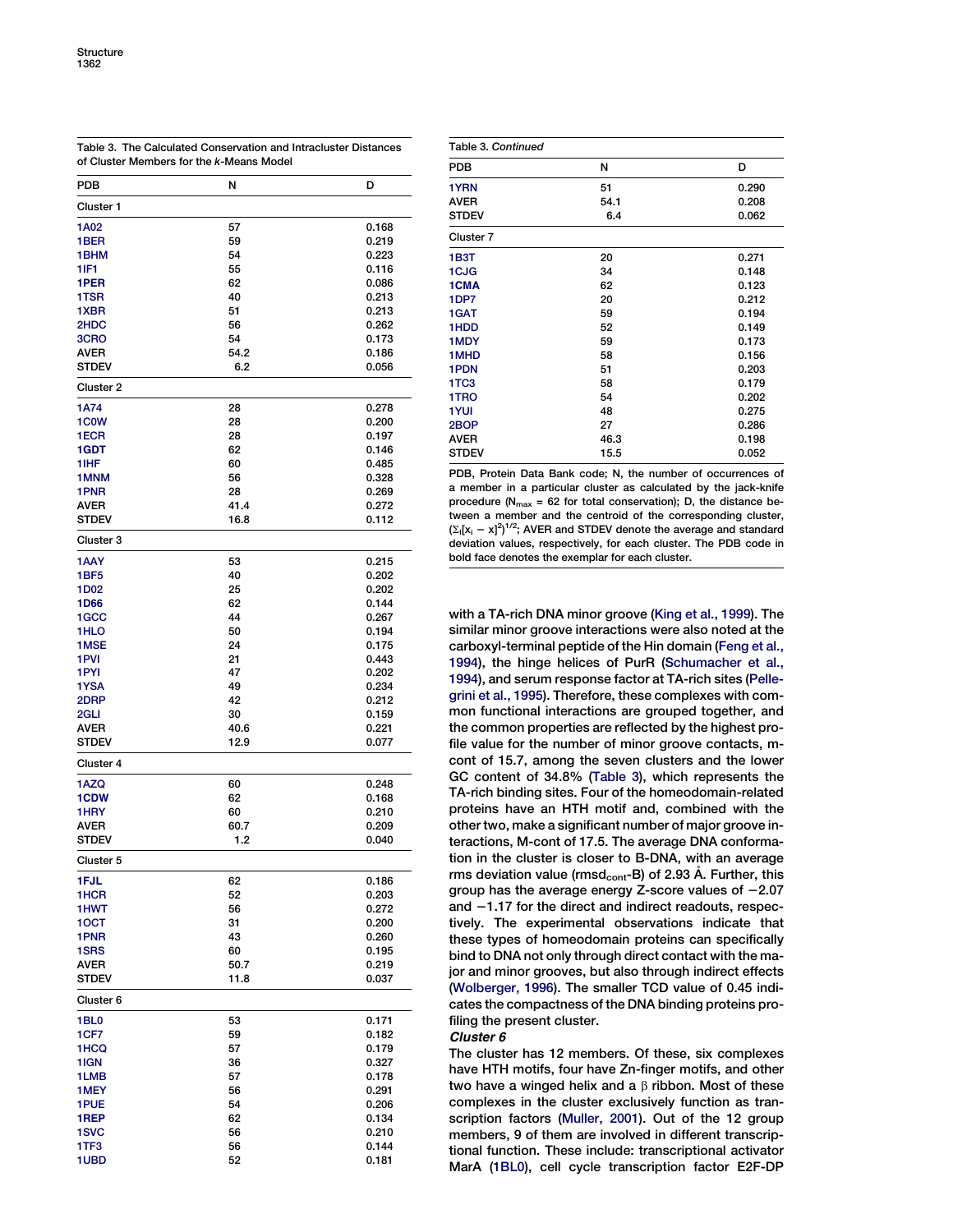

Figure 3. The Proximity Matrix Diagram for Conservation of Cluster Memberships in Seven Clusters Conservation within clusters is shown in blue, and conservation across clusters is shown in red. The depth of shading indicates the level of conservation.

(1CF7), estrogen receptor from ligand-activated transcription factor family (1HCQ), transcriptional regulator Rap1 (1IGN), PU.1 ETS domain transcription factor (1PUE), replication initiator protein (1REP), transcription

| Table 4. Intercluster Distances between Cluster Centroids in the<br>k-Means Clustering Model |    |       |       |       |       |       |       |  |  |
|----------------------------------------------------------------------------------------------|----|-------|-------|-------|-------|-------|-------|--|--|
| Cluster                                                                                      | -1 | 2     | з     | 4     | 5     | 6     |       |  |  |
| 1                                                                                            | O  | 1.205 | 0.966 | 2.476 | 0.76  | 0.635 | 0.631 |  |  |
| 2                                                                                            |    | o     | 1.921 | 2.756 | 0.986 | 1.438 | 1.34  |  |  |
| 3                                                                                            |    |       | 0     | 1.823 | 1.119 | 0.638 | 0.519 |  |  |
| 4                                                                                            |    |       |       | 0     | 2.002 | 2.785 | 1.441 |  |  |
| 5                                                                                            |    |       |       |       | 0     | 0.962 | 0.645 |  |  |
| 6                                                                                            |    |       |       |       |       | 0     | 0.622 |  |  |

7 0

factor NF-kB (1SVC), TFIIIA (1TF3), and transcription initiator YY1 (1UBD). The other three complexes are  $\lambda$  repressor (1LMB), Cys<sub>2</sub>His<sub>2</sub> consensus Zn-finger (1MEY), and ternary MATa1/ $\alpha$ 2 homeodomain complex (1YRN). The average values of the major and minor grooves are 12.06 and 5.94 Å, respectively, and those respective average values are 11.7 and 6.9 Å for the 62 complexes in the data set. The cluster has the highest profile value, 34.2, for the major groove contacts (M-cont), where HTH or Zn-finger normally attacks the DNA, and the lower average value, 2.2, for the minor groove contacts (m-cont). The average value of GC content is 54.2%, and this relatively high occurrence of G·C bases favors the B-DNA form, as the average rmsd<sub>cont</sub>-B value is 2.89  $\AA$  compared to 6.06  $Å$  for rmsd<sub>cont</sub>-A. The average energy Z-score values for the direct and indirect readouts for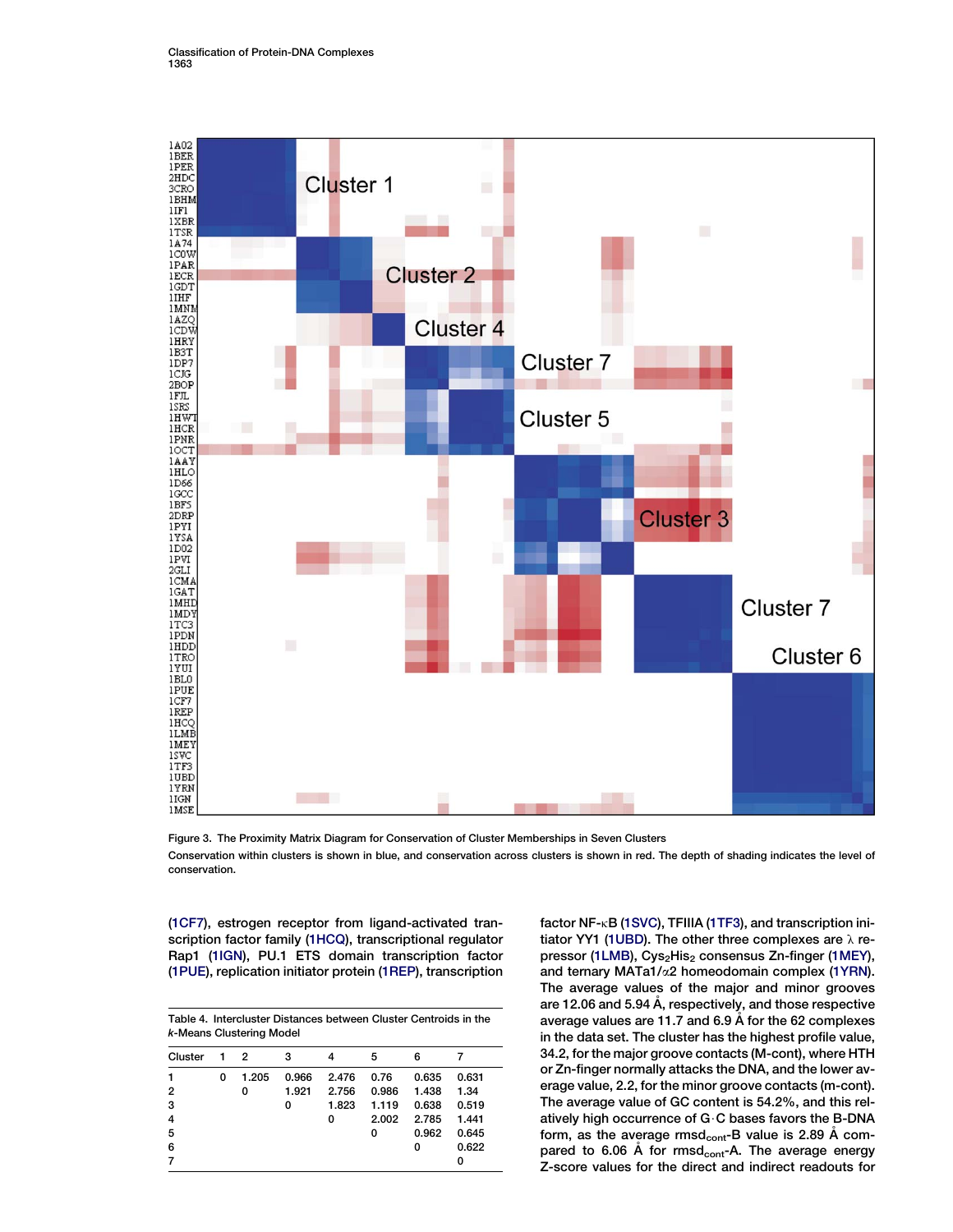| Table 5. The Cluster Profile of the k-Means Analysis Is Shown |                |        |            |                                                |                                       |  |                                      |     |                                                                                 |                                      |      |
|---------------------------------------------------------------|----------------|--------|------------|------------------------------------------------|---------------------------------------|--|--------------------------------------|-----|---------------------------------------------------------------------------------|--------------------------------------|------|
|                                                               | Cluster M-cont | m-cont | <b>TCD</b> |                                                | $Rmsd_{cont} - B Rmsd_{cont} - A$ mgw |  | Mgw                                  | GC% | PD-Z                                                                            | DNA-Z                                | ∆ASA |
| 1.                                                            | 18.8 (8.3)     |        |            | $1.7(2.7)$ 0.84 (0.21) 3.33 (1.49)             | 6.26(0.80)                            |  | 5.40 (1.05) 12.14 (1.07) 31.5 (8.0)  |     |                                                                                 | $-1.94(0.94) -1.16(0.77)$ 3380 (827) |      |
| $\overline{2}$                                                | 26.7 (13.4)    |        |            | $9.1(8.4)$ 0.45 (0.17) 7.52 (3.96)             | 7.82(1.91)                            |  | 7.52 (0.79) 12.09 (1.23) 34.9 (4.1)  |     |                                                                                 | $-1.44(1.54) -1.49(1.15)$ 5153 (819) |      |
| 3                                                             |                |        |            | 24.7 (15.0) 0.8 (2.0) 0.41 (0.18) 2.24 (0.90)  | 4.47 (0.98)                           |  | 6.83 (1.13) 12.09 (1.10) 60.7 (12.2) |     |                                                                                 | $-0.89(1.58) -0.88(1.11) 2562(752)$  |      |
| 4                                                             |                |        |            | 6.0 (10.4) 12.7 (7.8) 0.66 (0.19) 4.87 (0.64)  | 2.46(0.58)                            |  |                                      |     | 11.72 (1.21) 11.85 (1.94) 39.6 (13.0) $-1.10$ (1.05) -0.70 (0.13) 2209 (710)    |                                      |      |
| 5                                                             |                |        |            | 17.5 (14.6) 15.7 (8.1) 0.45 (0.09) 2.93 (1.12) | 6.54(1.25)                            |  |                                      |     | 6.34 (0.97) 11.08 (0.55) 34.8 (9.8) -2.07 (1.18) -1.17 (1.44) 3315 (534)        |                                      |      |
| 6                                                             | 34.2 (19.0)    |        |            | 2.2 (4.1) 0.59 (0.21) 2.89 (1.09)              | 6.06(0.99)                            |  | 5.94 (0.79) 12.06 (0.73) 54.2 (8.65) |     |                                                                                 | $-2.58(1.39) -2.73(0.69) 2997(672)$  |      |
| 7                                                             | 14.5 (7.2)     |        |            | $3.0(3.0)$ 0.61 $(0.29)$ 3.10 $(0.86)$         | 5.70 (0.96)                           |  |                                      |     | $7.72$ (0.69) 10.74 (0.78) 45.6 (14.2) $-0.93$ (0.85) $-2.41$ (0.94) 2802 (966) |                                      |      |

Each number refers to the average value of the pertinent descriptor for the corresponding cluster. The standard deviation values (STDEV) are given in parentheses. The bold-faced numbers show the maximum and minimum values for the 11 descriptors among the 7 clusters. The units for descriptors are as mentioned in Table 2.

this cluster are  $-2.58$  and  $-2.73$ , respectively, which are the highest among the seven clusters. The transcription factors in the cluster utilize both readout mechanisms to perform the recognition of the specific target sites. Cluster 7

# Discussion

This is the biggest cluster among the 7 and has 13 members. The common structural features likely shared by all of the cluster members are (1) a highly compressed major groove, as evident from the lowest average value, 10.74 Å, for major groove width (Mgw); (2) a relatively wide minor groove with the average width (mgw) value of 7.72 Å; and (3) a smaller average protein-DNA interface area ( $\Delta$ ASA) of 2802 Å $^2$ . Six of the cluster members use an HTH-motif including lac repressor (1CJG), engrailed homeodomain (1HDD), MyoD (1MDY), paired domain (1PDN), Tc3 transposase (1TC3), and trp repressor (1TRO). Two complexes, erythroid transcription factor Gata-1 (1GAT) and GAGA factor (1YUI), have different Zn domains. The DNA binding modes and orientation of the individual fingers for GATA-1 and GAGA factor in this cluster are quite different from those of Zif268 and other Zn-fingers (Omichinski et al., 1992, 1997) grouped in Cluster 3. Out of five other members, three use a  $\beta$  hairpin for DNA interactions, and these are the complexes with met repressor (1CMA), Smad MH1 (1MHD), and bovine papilloma virus E2 protein (2BOP). Two complexes with Epstein-Barr virus nuclear antigen 1 EBNA1 (1B3T) and regulatory factor RFX1 (1DP7) form  $\alpha$  helix-DNA interactions. Among the members of this cluster, we intriguingly find a subgroup that is mainly related to viral function, namely, EBNA1 virus nuclear protein, which activates DNA replication from oriP, the latent origin of DNA replication in Epstein-Barr virus; bovine papilloma virus E2 protein, which is structurally homologous to the core domain of EBNA1 (Bochkarev et al., 1996); and regulatory factor RFX1 (1DP7), which is a transactivator of human hepatitis B virus enhancer I. Many of the proteins in the cluster specifically use  $\beta$  hairpins or loop fragments at the end of helices or strands, and they require compressed major grooves to fit snugly and to make specific contacts. The average energy Z-score values for the direct and indirect readouts in the cluster are  $-0.93$  and  $-2.41$ , respectively, suggesting that the proteins largely recognize DNA via an indirect manner. The conclusion about such a dominant, indirect readout effect has been experimentally verified for E2 papillomavirus complex with a series of DNA binding sites by using the cyclization kinetics method (Zhang et al., 2004).

We have applied the cluster analysis to protein-DNA interactions by using several important structural parameters as descriptors. The cluster analysis allows us to consider an arbitrary number of equally weighted parameters for the purpose of detecting relevant subgroup clusters and identifying common properties and relationships. We identify 7 clusters in the data set of 62 protein-DNA complexes by using hierarchical and k-means analyses. The jackknifing approach validates the clustering results and finds that the cluster memberships are conserved over 80%. The individual clusters have characteristic structural properties in common, implying that the modes of protein-DNA recognition are distinct among different clusters. We find some general trends: for example, homeodomains are associated with TArich sequences and the highest profile value for the number of minor groove contacts; Zn-fingers involve GC-rich binding sites with an enlarged B-DNA conformation; and transcription factor complexes with HTH motifs have widened major grooves, whereas viral and other disease-related proteins prefer compressed major grooves in which  $\beta$  hairpin motifs bind. Also, minor groove binders are grouped into two major classes—one has close A-DNA, and the other has highly deformed conformations that have distinctly smaller and larger interface areas respectively. Thus, the cluster analysis takes into account a number of key parameters related to protein-DNA interactions and enables us to mine the data for patterns and relationships in the different groups. These findings observed in different clusters would certainly be hidden for other statistical analyses, which might use a few parameters and focus on the full data set.

DNA binding proteins are usually classified according to the structural motif of proteins. However, the conservation of structural motifs in proteins may not necessarily dictate the way by which DNA sequences are recognized. For example, there are many members in homeodomain, Zn-finger, and HTH families of proteins, but their target DNA sequences, the way by which these target sequences are recognized, and their biological functions are significantly diverse among the members. Thus, it would be more appropriate to classify the DNA binding proteins based on distinct structural descriptors characterizing protein-DNA recognition rather than the properties of proteins alone. The present results show that some proteins with the same motif are classified into different clusters, whereas different proteins with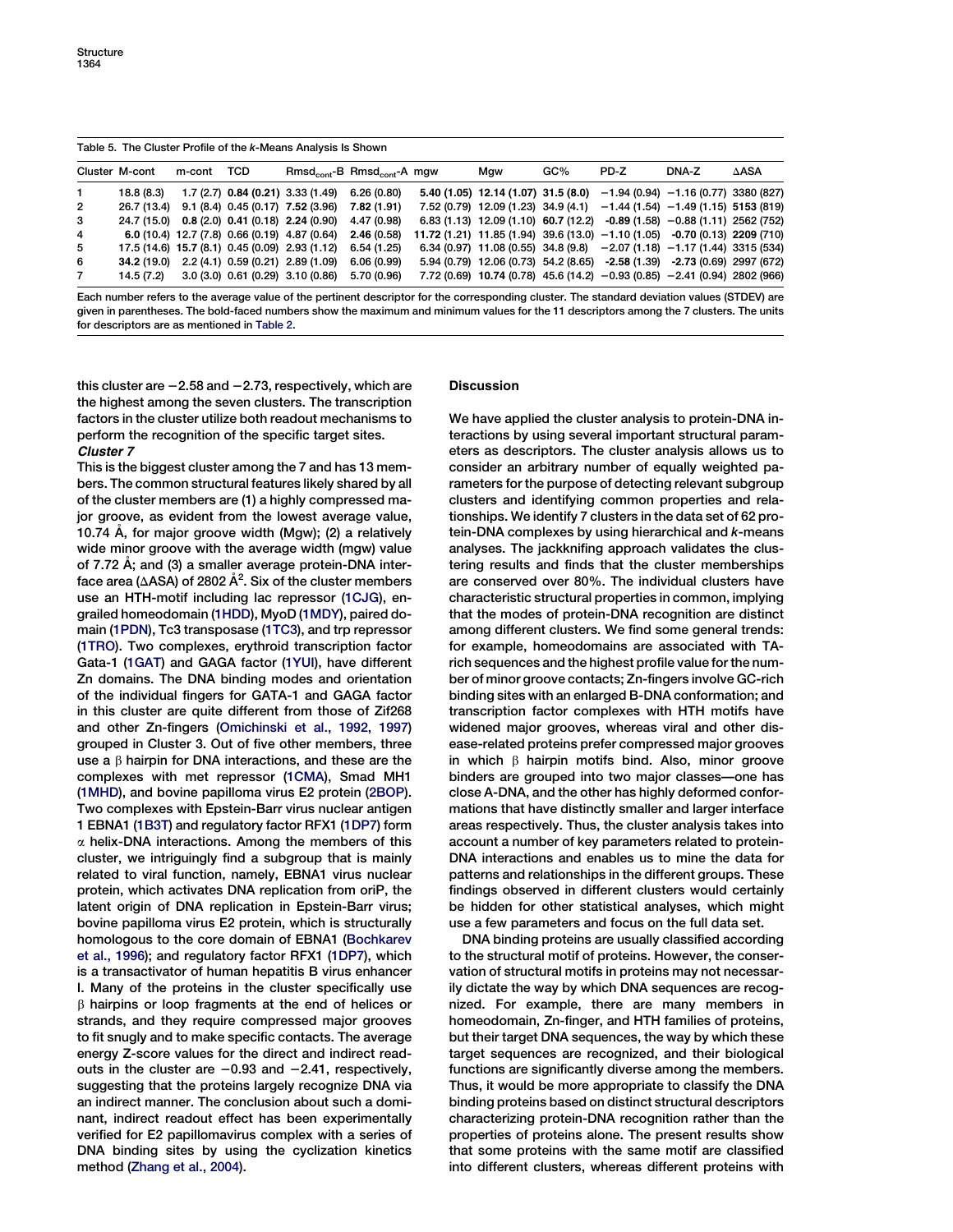distinct motifs are classified into the same cluster, suggesting that the motif-based classification of DNA binding proteins may not necessarily correspond to structural and functional properties characterizing protein-DNA recognition.

We have started with 22 parameters to describe the characteristics of protein-DNA complex structures, and we reduced this number by half by removing redundancy. The choice of the descriptors is subjective and somewhat arbitrary; thus, it may affect the result of cluster analysis. However, we expect that the inclusion of more parameters would not change the results drastically, since the number of independent parameters would be limited. We have also considered 62 protein-DNA complex structures, but inclusion of more structures may change the present results. This is related to the number of representative DNA binding proteins that can exist in the structurome. It is likely that many DNA binding proteins would be classified into the clusters we identified in the present study, as the present data set covers a wide spectrum of known DNA binding proteins. However, new clusters will emerge as a greater number of unique protein-DNA complexes become available, and these clusters will also refine the rules and improve prediction of protein-DNA binding. We believe that the present approach based on the cluster analysis that uses structural descriptors characterizing protein-DNA interactions provides a potential framework for identifying common properties and rules that govern protein-DNA recognition.

#### Experimental Procedures

## Data Set of Protein-DNA Complexes

We have considered the same set of 62 nonredundant protein-DNA complexes that we used in our previous studies (Gromiha et al., 2004b; Ahmad and Sarai, 2004). Briefly, this data set was created as follows: we constructed a data set containing the structures of 52 protein-DNA complexes solved by X-ray and NMR methods for an earlier study (Kono and Sarai, 1999). For the present study, we initially excluded these 52 structures as well as those for which the resolution data was poor (> 3.2Å), from the protein-DNA complexes available in the Protein Data Bank (PDB) (Deshpande et al., 2005). The remaining set of complexes was individually screened against the previously constructed set of 52 complexes by using FASTA (Pearson and Lipman, 1988). Each complex with less than 25% identity was added to the original 52, eventually resulting in a unique set of 62 protein-DNA complexes.

#### Descriptors Used for Cluster Analysis

For each protein-DNA complex, we calculated the following parameters by using atomic coordinates from the PDB (Deshpande et al., 2005).

#### Number of Contacts: Descriptors 1–4

The total number of hydrogen bonds between DNA and protein with the donor-acceptor distance cutoff value of  $3.5 \text{ Å}$  was calculated with and without backbone atoms. The contacts were further classified into DNA major (M-cont) and minor (m-cont) groove contacts.

#### Total Contact Distance, TCD: 5

A statistical parameter, described by Zhou and Zhou (2002), involving interresidue contacts within the protein was developed for predicting the folding rate and is used in this study. The TCD parameter represents the average sequence separation by contacting residues within a cutoff distance, is calculated by using protein structural information, and is successfully correlated with the experimentally observed logarithmic values of protein folding rates.

#### Rmsd-B and Rmsd-A: 6–11

Rmsd-B and rmsd-A are the root-mean-square deviation (rmsd) values calculated by fitting the bound DNA structure to the canonical B and A form DNA structures, respectively. Rmsd calculations were done in three separate ways: by fitting the P atoms (rmsd<sub>P</sub>-B and  $rmsd_P-A$ ), by fitting all atoms of the backbone ( $rmsd_{bb}$ -B and  $rmsd_{bb}$ -A), and by fitting contact atoms ( $rmsd_{cont}$ -B and  $rmsd_{cont}$ -A). The contact atoms are defined as the DNA atoms that make contacts to protein within a distance of 3.5  $\mathring{\mathsf{A}}$  in the complex. The canonical B-DNA and A-DNA structures with the same sequence as that of bound DNA were generated by using the biopolymer module of SYBYL6.9 software (Tripos Inc., USA). The ProFit program was used to perform the rmsd calculations, and the superimposition procedure, performed by fitting the atoms in ProFit, was carried out by using the McLachlan algorithm (McLachlan, 1982).

#### Widths and Depths of DNA Major and Minor Grooves: 12–15

The widths and depths of major (Mgw, Mgd) and minor (mgw, mgd) grooves of the bound DNA were calculated by using the program Curves 5.1 (Lavery and Sklenar, 1989), in which phosphorous atoms were chosen as the reference atoms for measuring the groove width. Bending: 16

The total bend along the helical axis of the DNA was calculated by using Curves 5.1.

#### GC Content: 17

The GC content is the percentage value of GC in complexed DNA. Z-Score, PD-Z: 18–20

Energy Z-score values were derived from the statistical interaction potentials by using protein-DNA complex structures (PD-Z) (Kono and Sarai, 1999; Selvaraj et al., 2002); this procedure quantifies the specificity of direct readout of protein-DNA recognition. The energy Z-score calculations were also performed by replacing the bound DNA with the canonical B-DNA and A-DNA structures with the same sequence,  $PD_A-Z$  and  $PD_B-Z$ , respectively. Z-Score, DNA-Z: 21

Z-score values were derived from the sequence-dependent energy function of DNA conformation (Gromiha et al., 2004b), which quantifies the specificity of indirect readout of protein-DNArecognition. DASA: 22

The protein-DNA interface area was calculated by subtracting the solvent-accessible surface area (ASA) of the protein-DNA complex from the sum of the ASA values of the separated protein and DNA molecules. ASA values were calculated by using the web-based program GETAREA1.1 (Fraczkiewicz and Braun, 1998).

A correlation analysis with all of the aforementioned 22 parameters was performed in order to get rid of highly correlated ones. By setting a threshold value of  $r = 0.40$ , we got the final set of 11 parameters that we chose for performing the clustering analysis, namely, M-cont, m-cont, TCD, rmsd<sub>cont</sub>-B, rmsd<sub>cont</sub>-A, Mgw, mgw, GC%, Z-score (PD-Z), Z-score (DNA-Z), and AASA. Even though  $rmsd<sub>cont</sub>-B$ ,  $rmsd<sub>cont</sub>-A$ , and  $\triangle$ ASA showed mutual correlationsamong themselves, with the "r" values ranging from 0.40 to 0.53, we decided to include them, as their values represent independent properties. We combined all of the parameters with equal weight for the cluster analysis in order to analyze their roles within the different groups of protein-DNA complexes.

#### Clustering Methods and Distance Measures

Clustering normally refers to the identification of groups within a data set such that similarities within the groups are significantly larger than those between groups (Kaufman and Rousseeuw, 1990). Clustering algorithms can be broadly divided into two types: hierarchical and partitioning (Han and Kamber, 2001). Hierarchical clustering techniques proceed as either a series of successive mergers or successive divisions (i.e., they are either agglomerative or divisive). The agglomerative hierarchical approach starts with the individual objects. The most similar objects are grouped first, after which the groups are successively merged based on their similarities. The merging process continues until all groups have been joined into a single cluster. At each stage of the clustering process, the program computes a distance measure of choice, called the fusion coefficient, which indexes the relative distance between the two objects that were linked at each stage. Eventually, all subgroups are fused into a single cluster. The divisive hierarchical method works in the opposite direction, starting with all of the objects in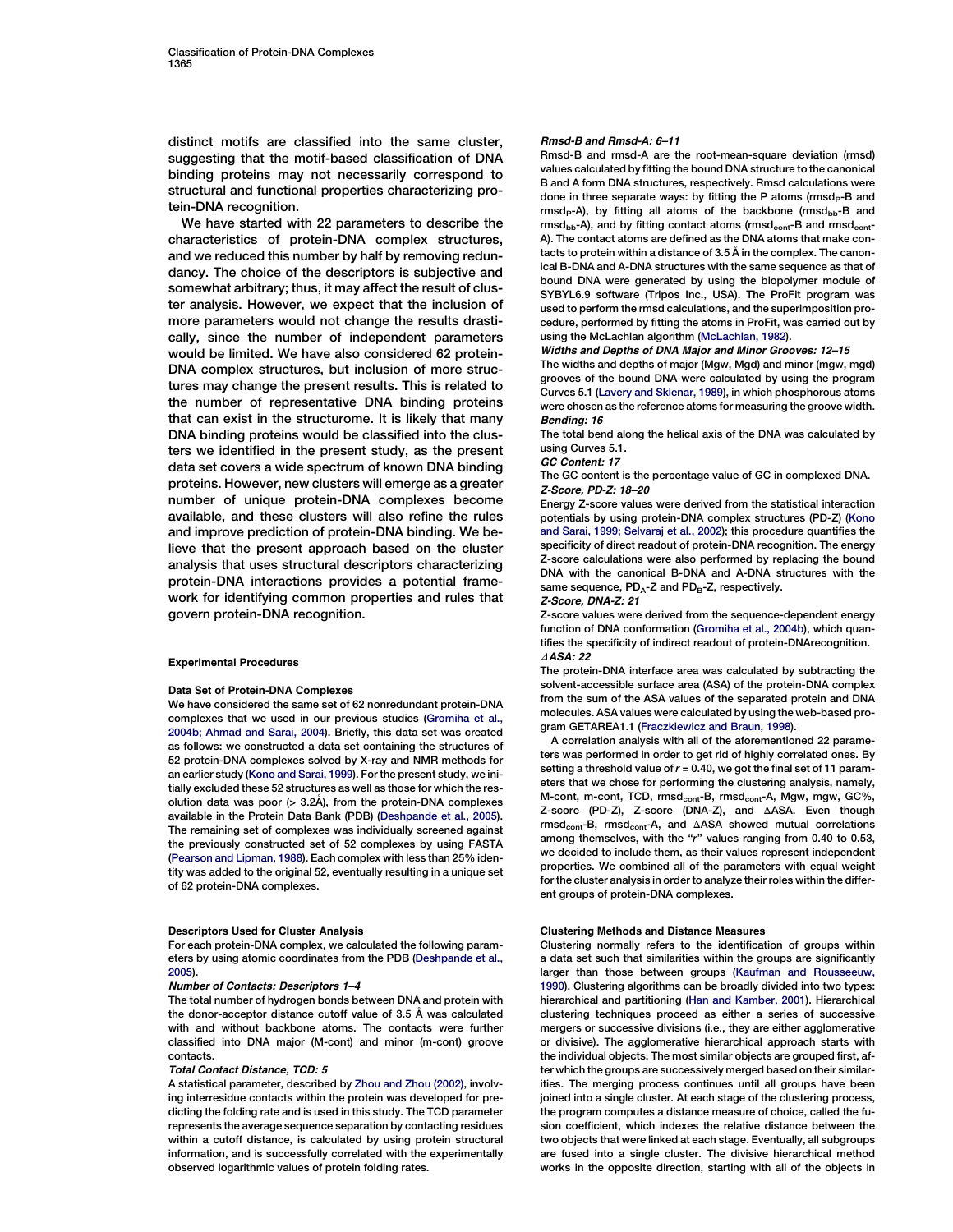the same cluster. It then successively divides them up until each object forms a group. Among the partitioning techniques, one uses the  $k$ -means algorithm, which requires prior specification of the number  $(k)$  of groups. The algorithm then uses the input parameter,  $k$ , and randomly partitions a set of objects into  $k$  clusters. The objects are then continually reassigned between the clusters to optimize an objective partitioning criterion, often called a similarity function, until the clusters are as compact and separate as possible.

Among the available clustering algorithms, which one to use depends both on the type of data to be analyzed and the purpose of the clustering. Also, as cluster analysis is always used as a descriptive or exploratory tool, it is permissible to employ several algorithms with the same data set in order to get the best possible picture of its underlying structure. Since our data set contained variables with different units and ranges of values, we first performed a Z-score transformation that standardized the data. We then used ClustanGraphics5, a cluster analysis software and graphics tool (Wishart, 1999). The initial step in a cluster analysis is to set up a proximity matrix, which we constructed by computing squared Euclidean distances between all pairs of the 62 protein-DNA complexes. We then used the Increase in Sum of Squares method (also called Ward's hierarchical method) as a linkage technique. This method tries to minimize the sum of squares of distances between any two hypothetical clusters formed at each step, and it tends to create clusters of a small size. A hierarchical clustering tree was then constructed by using ClustanGraphics.

#### Acknowledgments

P.P. thanks the Science and Technology Agency (STA) of Japan for a postdoctoral fellowship award. This work is supported in part by Grants-in-Aid for Scientific Research 16014219 (A.S.) from the Ministry of Education, Culture, Sports, Science and Technology in Japan. Part of the work was done at the RIKEN Institute. We thank the RIKEN Institute for that support. We thank Drs. H. Kono and S. Selvaraj for the information about direct Z-score calculations.

Received: May 31, 2006 Revised: June 27, 2006 Accepted: June 27, 2006 Published: September 12, 2006

#### References

Ahmad, S., and Sarai, A. (2004). Moment-based prediction of DNAbinding proteins. J. Mol. Biol. 341, 65–71.

Ahmad, S., Gromiha, M.M., and Sarai, A. (2004). Analysis and prediction of DNA-binding proteins and their binding residues based on composition, sequence and structural information. Bioinformatics 20, 477–486.

Bewley, C.A., Gronenborn, A.M., and Clore, G.M. (1998). Minor groove-binding architectural proteins: structure, function, and DNA recognition. Annu. Rev. Biophys. Biomol. Struct. 27, 105–131.

Bochkarev, A., Barwell, J.A., Pfuetzner, R.A., Bochkareva, E., Frappier, L., and Edwards, A.M. (1996). Crystal structure of the DNA-binding domain of the Epstein-Barr virus origin-binding protein, EBNA1, bound to DNA. Cell 84, 791–800.

Cho, Y., Gorina, S., Jeffrey, P.D., and Pavletich, N.P. (1994). Crystal structure of a p53 tumor suppressor-DNA complex: understanding tumorigenic mutations. Science 265, 346–355.

Deshpande, N., Addess, K.J., Bluhm, W.F., Merino-Ott, J.C., Townsend-Merino, W., Zhang, Q., Knezevich, C., Xie, L., Chen, L., Feng, Z., et al. (2005). The RCSB Protein Data Bank: a redesigned query system and relational database based on the mmCIF schema. Nucleic Acids Res. 33, D233–D237.

Dickerson, R.E. (1998). DNA bending: the prevalence of kinkiness and the virtues of normality. Nucleic Acids Res. 26, 1906–1926.

Escalante, C.R., Yie, J., Thanos, D., and Aggarwal, A.K. (1998). Structure of IRF-1 with bound DNA reveals determinants of interferon regulation. Nature 391, 103–106.

Feng, J.A., Johnson, R.C., and Dickerson, R.E. (1994). Hin recombinase bound to DNA: the origin of specificity in major and minor groove interactions. Science 263, 348–355.

Flick, K.E., Jurica, M.S., Monnat, R.J., Jr., and Stoddard, B.L. (1998). DNA binding and cleavage by the nuclear intron-encoded homing endonuclease I-PpoI. Nature 394, 96–101.

Fraczkiewicz, R., and Braun, W. (1998). Exact and efficient analytical calculation of the accessible surface areas and their gradients for macromolecules. J. Comp. Chem. 19, 319–333.

Gromiha, M.M., Santhosh, C., and Ahmad, S. (2004a). Structural analysis of cation-pi interactions in DNA binding proteins. Int. J. Biol. Macromol. 34, 203–211.

Gromiha, M.M., Siebers, J.G., Selvaraj, S., Kono, H., and Sarai, A. (2004b). Intermolecular and intramolecular readout mechanisms in protein-DNA recognition. J. Mol. Biol. 337, 285–294.

Han, J., and Kamber, M. (2001). Data Mining: Concepts and Techniques (San Francisco: Morgan Kaufmann Publishers).

Holm, L., and Sander, C. (1993). Protein structure comparison by alignment of distance matrices. J. Mol. Biol. 233, 123–138.

Jones, S., van Heyningen, P., Berman, H.M., and Thornton, J.M. (1999). Protein-DNA interactions: A structural analysis. J. Mol. Biol. 287, 877–896.

Kaufman, L., and Rousseeuw, P.J. (1990). Finding Groups in Data: An Introduction to Cluster Analysis (New York: John Wiley & Sons, Inc.).

King, D.A., Zhang, L., Guarente, L., and Marmorstein, R. (1999). Structure of a HAP1-DNA complex reveals dramatically asymmetric DNA binding by a homodimeric protein. Nat. Struct. Biol. 6, 64–71.

Kono, H., and Sarai, A. (1999). Structure-based prediction of DNA target sites by regulatory proteins. Proteins 35, 114–131.

Lavery, R., and Sklenar, H. (1989). Defining the structure of irregular nucleic acids: conventions and principles. J. Biomol. Struct. Dyn. 6, 655–667.

Luisi, B. (1995). DNA-protein interaction at high resolution. In DNA-Protein: Structural Interactions, D.M.J. Lilley, ed. (Oxford, UK: IRL Press), pp. 1–48.

Luscombe, N.M., Austin, S.E., Berman, H.M., and Thornton, J.M. (2000). An overview of the structures of protein-DNA complexes. Genome Biol. 1, REVIEWS001.

Luscombe, N.M., Laskowski, R.A., and Thornton, J.M. (2001). Amino acid-base interactions: a three-dimensional analysis of protein-DNA interactions at an atomic level. Nucleic Acids Res. 29, 2860–2874.

Mandel-Gutfreund, Y., Schueler, O., and Margalit, H. (1995). Comprehensive analysis of hydrogen bonds in regulatory protein DNAcomplexes: in search of common principles. J. Mol. Biol. 253, 370–382.

Mandel-Gutfreund, Y., Margalit, H., Jernigan, R.L., and Zhurkin, V.B. (1998). A role for CH...O interactions in protein-DNA recognition. J. Mol. Biol. 277, 1129–1140.

McLachlan, A.D. (1982). Rapid comparison of protein structures. Acta Crystallogr. A 38, 871–873.

Mojena, R., and Wishart, D. (1980). Hierarchical grouping methods and stopping rules: an evaluation. In COMPSTAT 1980 Proceedings (Vienna: Physica-Verlag), pp. 426–432.

Muller, C.W. (2001). Transcription factors: global and detailed views. Curr. Opin. Struct. Biol. 11, 26–32.

Nadassy, K., Wodak, S.J., and Janin, J. (1999). Structural features of protein-nucleic acid recognition sites. Biochemistry 38, 1999–2017.

Nekludova, L., and Pabo, C.O. (1994). Distinctive DNA conformation with enlarged major groove is found in Zn-finger-DNA and other protein-DNA complexes. Proc. Natl. Acad. Sci. USA 91, 6948–6952.

Omichinski, J.G., Clore, G.M., Robien, M., Sakaguchi, K., Appella, E., and Gronenborn, A.M. (1992). High-resolution solution structure of the double Cys2His2 zinc finger from the human enhancer binding protein MBP-1. Biochemistry 31, 3907–3917.

Omichinski, J.G., Pedone, P.V., Felsenfeld, G., Gronenborn, A.M., and Clore, G.M. (1997). The solution structure of a specific GAGA factor-DNA complex reveals a modular binding mode. Nat. Struct. Biol. 4, 122–132.